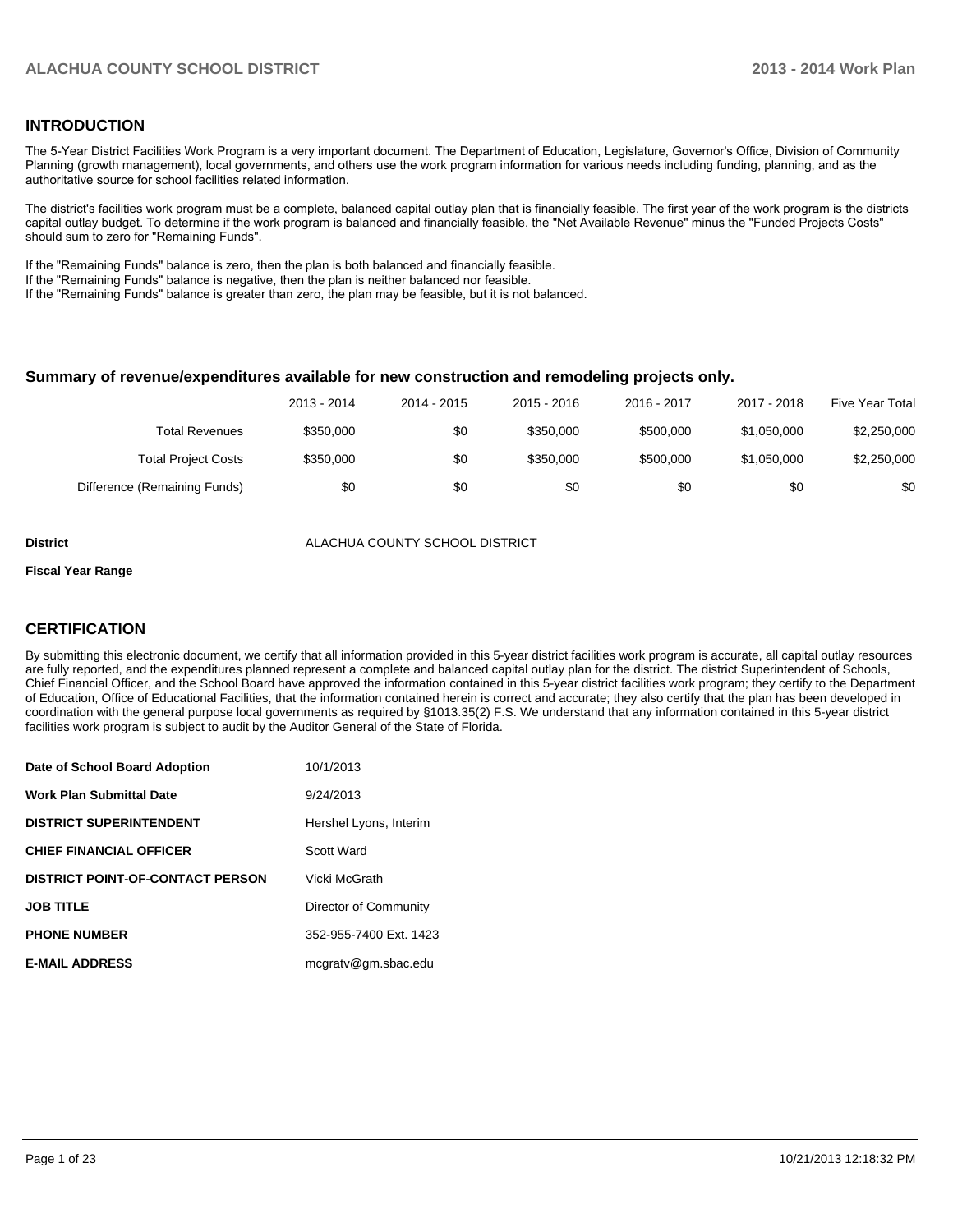# **Expenditures**

#### **Expenditure for Maintenance, Repair and Renovation from 1.50-Mills and PECO**

Annually, prior to the adoption of the district school budget, each school board must prepare a tentative district facilities work program that includes a schedule of major repair and renovation projects necessary to maintain the educational and ancillary facilities of the district.

|                | Item                                                                                                                                                                                                                                                                                                                                                                                                                                                                                                                                                                                                                                                                                                                                                                                                                                                                                                                                                                                                                                                                                                                                                                                                                                                                                                                                                  | 2013 - 2014<br><b>Actual Budget</b> | $2014 - 2015$<br>Projected | $2015 - 2016$<br>Projected | 2016 - 2017<br>Projected | 2017 - 2018<br>Projected | <b>Total</b> |
|----------------|-------------------------------------------------------------------------------------------------------------------------------------------------------------------------------------------------------------------------------------------------------------------------------------------------------------------------------------------------------------------------------------------------------------------------------------------------------------------------------------------------------------------------------------------------------------------------------------------------------------------------------------------------------------------------------------------------------------------------------------------------------------------------------------------------------------------------------------------------------------------------------------------------------------------------------------------------------------------------------------------------------------------------------------------------------------------------------------------------------------------------------------------------------------------------------------------------------------------------------------------------------------------------------------------------------------------------------------------------------|-------------------------------------|----------------------------|----------------------------|--------------------------|--------------------------|--------------|
| <b>IHVAC</b>   |                                                                                                                                                                                                                                                                                                                                                                                                                                                                                                                                                                                                                                                                                                                                                                                                                                                                                                                                                                                                                                                                                                                                                                                                                                                                                                                                                       | \$600,000                           | \$1.227.603                | \$1.205.945                | \$1.471.271              | \$1,497,180              | \$6.001.999  |
|                | Locations: A L MEBANE MIDDLE, A Q JONES EXCEPTIONAL STUDENTS CENTER, ABRAHAM LINCOLN MIDDLE, ADMINISTRATIVE ANNEX,<br>ALACHUA ELEMENTARY, ALACHUA SUPERINTENDENT'S OFFICE, ARCHER ELEMENTARY SCHOOL, C W NORTON ELEMENTARY,<br>CAMP CRYSTAL LAKE, CHARLES W DUVAL ELEMENTARY, CHESTER SHELL ELEMENTARY, CITIZENS FIELD, EARLY HEADSTART<br>FAMILY PROGRAM CENTER, EASTSIDE SENIOR HIGH, F W BUCHHOLZ SENIOR HIGH, FEARNSIDE FAMILY SERVICES CENTER,<br>FORT CLARKE MIDDLE. FRED SIVIA JR SUPPORT CENTER. GAINESVILLE SENIOR HIGH. GLEN SPRINGS ELEMENTARY.<br>HAWTHORNE MIDDLE / HIGH SCHOOL, HAWTHORNE STADIUM, HIDDEN OAK ELEMENTARY, HIGH SPRINGS COMMUNITY SCHOOL,<br>HORIZON CENTER, HOWARD W BISHOP MIDDLE, IDYLWILD ELEMENTARY, J J FINLEY ELEMENTARY, JOSEPH WILLIAMS<br>ELEMENTARY, KANAPAHA MIDDLE, KIMBALL WILES ELEMENTARY, LAKE FOREST ELEMENTARY, LAWTON M CHILES<br>ELEMENTARY, LITTLEWOOD ELEMENTARY, MARJORIE K RAWLINGS ELEMENTARY, MYRA TERWILLIGER ELEMENTARY,<br>NEWBERRY ELEMENTARY, NEWBERRY SENIOR HIGH, OAKVIEW MIDDLE, OSCAR SERVIN CENTER, PRAIRIE VIEW ELEMENTARY,<br>SANTA FE SENIOR HIGH, SIDNEY LANIER CENTER, STEPHEN FOSTER ELEMENTARY, TRAFFIC SAFETY CENTER, W A METCALFE<br>ELEMENTARY, W TRAVIS LOFTEN SENIOR HIGH, W W IRBY ELEMENTARY, WALDO COMMUNITY SCHOOL, WESTWOOD MIDDLE,<br>WILLIAM S TALBOT ELEMENTARY |                                     |                            |                            |                          |                          |              |
| Flooring       |                                                                                                                                                                                                                                                                                                                                                                                                                                                                                                                                                                                                                                                                                                                                                                                                                                                                                                                                                                                                                                                                                                                                                                                                                                                                                                                                                       | \$75,000                            | \$75,000                   | \$75,000                   | \$75,000                 | \$75,000                 | \$375.000    |
| Locations:     | A L MEBANE MIDDLE, A Q JONES EXCEPTIONAL STUDENTS CENTER, ABRAHAM LINCOLN MIDDLE, ADMINISTRATIVE ANNEX,<br>ALACHUA ELEMENTARY, ALACHUA SUPERINTENDENT'S OFFICE, ARCHER ELEMENTARY SCHOOL, C W NORTON ELEMENTARY,<br>CAMP CRYSTAL LAKE, CHARLES W DUVAL ELEMENTARY, CHESTER SHELL ELEMENTARY, EARLY HEADSTART FAMILY PROGRAM<br>CENTER, EASTSIDE SENIOR HIGH, FW BUCHHOLZ SENIOR HIGH, FEARNSIDE FAMILY SERVICES CENTER, FORT CLARKE MIDDLE,<br>FRED SIVIA JR SUPPORT CENTER, GAINESVILLE SENIOR HIGH, GLEN SPRINGS ELEMENTARY, HAWTHORNE MIDDLE / HIGH<br>SCHOOL, HAWTHORNE STADIUM, HIDDEN OAK ELEMENTARY, HIGH SPRINGS COMMUNITY SCHOOL, HORIZON CENTER, HOWARD<br>W BISHOP MIDDLE, IDYLWILD ELEMENTARY, J J FINLEY ELEMENTARY, JOSEPH WILLIAMS ELEMENTARY, KANAPAHA MIDDLE,<br>KIMBALL WILES ELEMENTARY, LAKE FOREST ELEMENTARY, LAWTON M CHILES ELEMENTARY, LITTLEWOOD ELEMENTARY,<br>MARJORIE K RAWLINGS ELEMENTARY, MYRA TERWILLIGER ELEMENTARY, NEWBERRY ELEMENTARY, NEWBERRY SENIOR HIGH,<br>OAKVIEW MIDDLE, OSCAR SERVIN CENTER, PRAIRIE VIEW ELEMENTARY, SANTA FE SENIOR HIGH, SIDNEY LANIER CENTER,<br>STEPHEN FOSTER ELEMENTARY, TRAFFIC SAFETY CENTER, W A METCALFE ELEMENTARY, W TRAVIS LOFTEN SENIOR HIGH, W<br>W IRBY ELEMENTARY, WALDO COMMUNITY SCHOOL, WESTWOOD MIDDLE, WILLIAM S TALBOT ELEMENTARY                                |                                     |                            |                            |                          |                          |              |
| Roofing        |                                                                                                                                                                                                                                                                                                                                                                                                                                                                                                                                                                                                                                                                                                                                                                                                                                                                                                                                                                                                                                                                                                                                                                                                                                                                                                                                                       | \$400.000                           | \$900,000                  | \$1,000,000                | \$1,100,000              | \$1,200,000              | \$4,600,000  |
| Locations:     | A L MEBANE MIDDLE, A Q JONES EXCEPTIONAL STUDENTS CENTER, ABRAHAM LINCOLN MIDDLE, ADMINISTRATIVE ANNEX,<br>ALACHUA ELEMENTARY, ALACHUA SUPERINTENDENT'S OFFICE, ARCHER ELEMENTARY SCHOOL, C W NORTON ELEMENTARY,<br>CAMP CRYSTAL LAKE, CHARLES W DUVAL ELEMENTARY, CHESTER SHELL ELEMENTARY, EARLY HEADSTART FAMILY PROGRAM<br>CENTER, EASTSIDE SENIOR HIGH, FW BUCHHOLZ SENIOR HIGH, FEARNSIDE FAMILY SERVICES CENTER, FORT CLARKE MIDDLE,<br>FRED SIVIA JR SUPPORT CENTER, GAINESVILLE SENIOR HIGH, GLEN SPRINGS ELEMENTARY, HAWTHORNE MIDDLE / HIGH<br>SCHOOL, HAWTHORNE STADIUM, HIDDEN OAK ELEMENTARY, HIGH SPRINGS COMMUNITY SCHOOL, HORIZON CENTER, HOWARD<br>W BISHOP MIDDLE, IDYLWILD ELEMENTARY, J J FINLEY ELEMENTARY, JOSEPH WILLIAMS ELEMENTARY, KANAPAHA MIDDLE,<br>KIMBALL WILES ELEMENTARY, LAKE FOREST ELEMENTARY, LAWTON M CHILES ELEMENTARY, LITTLEWOOD ELEMENTARY,<br>MARJORIE K RAWLINGS ELEMENTARY, MYRA TERWILLIGER ELEMENTARY, NEWBERRY ELEMENTARY, NEWBERRY SENIOR HIGH,<br>OAKVIEW MIDDLE, OSCAR SERVIN CENTER, PRAIRIE VIEW ELEMENTARY, SANTA FE SENIOR HIGH, SIDNEY LANIER CENTER,<br>STEPHEN FOSTER ELEMENTARY, TRAFFIC SAFETY CENTER, W A METCALFE ELEMENTARY, W TRAVIS LOFTEN SENIOR HIGH, W<br>W IRBY ELEMENTARY, WALDO COMMUNITY SCHOOL, WESTWOOD MIDDLE, WILLIAM S TALBOT ELEMENTARY                                |                                     |                            |                            |                          |                          |              |
| Safety to Life |                                                                                                                                                                                                                                                                                                                                                                                                                                                                                                                                                                                                                                                                                                                                                                                                                                                                                                                                                                                                                                                                                                                                                                                                                                                                                                                                                       | \$500,000                           | \$1,000,000                | \$1,100,000                | \$1,200,000              | \$1,300,000              | \$5,100,000  |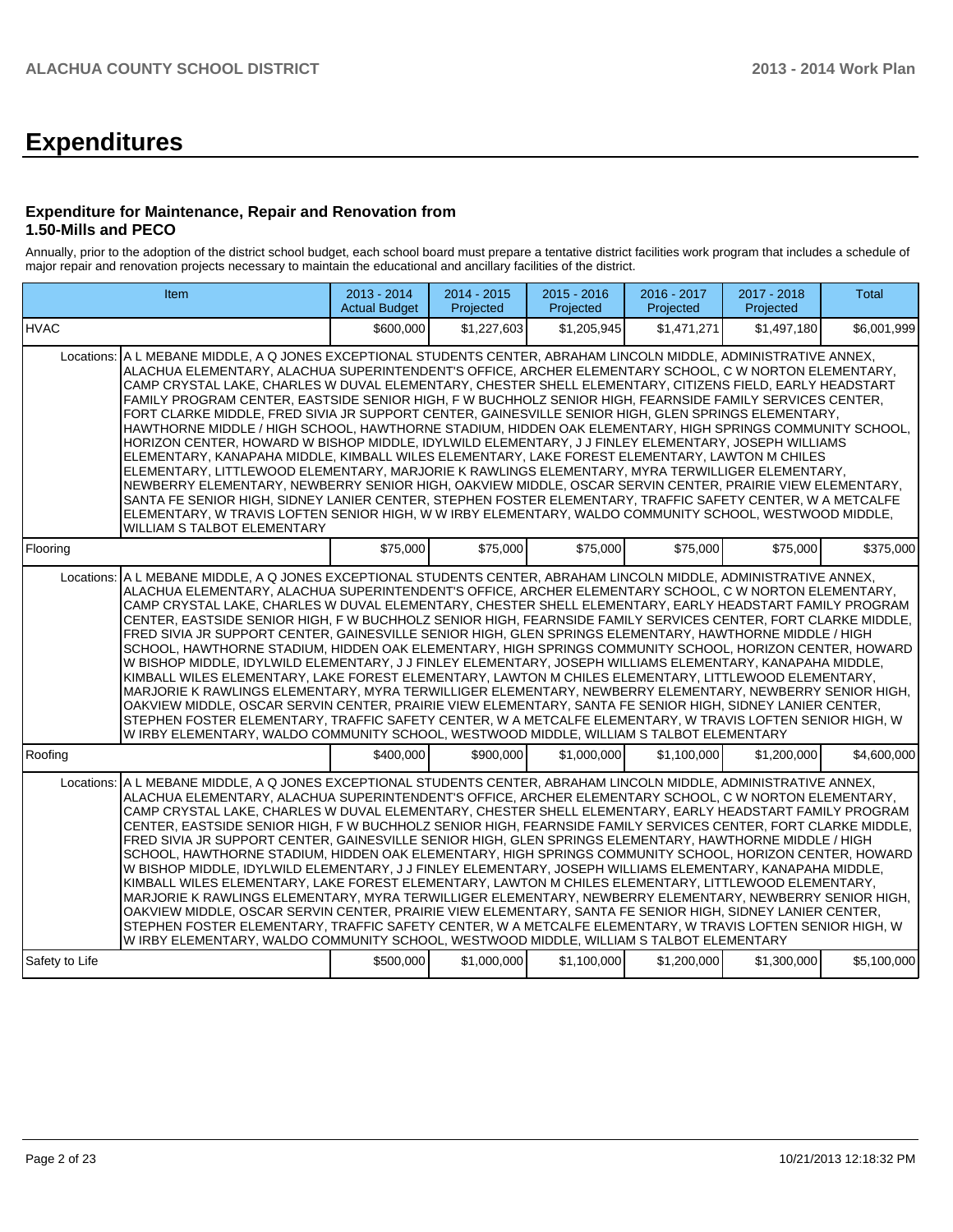|                                  | Locations: A L MEBANE MIDDLE, A Q JONES EXCEPTIONAL STUDENTS CENTER, ABRAHAM LINCOLN MIDDLE, ADMINISTRATIVE ANNEX,<br>ALACHUA ELEMENTARY, ALACHUA SUPERINTENDENT'S OFFICE, ARCHER ELEMENTARY SCHOOL, C W NORTON ELEMENTARY,<br>CAMP CRYSTAL LAKE, CHARLES W DUVAL ELEMENTARY, CHESTER SHELL ELEMENTARY, CITIZENS FIELD, EARLY HEADSTART<br>FAMILY PROGRAM CENTER, EASTSIDE SENIOR HIGH, F W BUCHHOLZ SENIOR HIGH, FEARNSIDE FAMILY SERVICES CENTER,<br>FORT CLARKE MIDDLE, FRED SIVIA JR SUPPORT CENTER, GAINESVILLE SENIOR HIGH, GLEN SPRINGS ELEMENTARY,<br>HAWTHORNE MIDDLE / HIGH SCHOOL, HAWTHORNE STADIUM, HIDDEN OAK ELEMENTARY, HIGH SPRINGS COMMUNITY SCHOOL,<br>HORIZON CENTER, HOWARD W BISHOP MIDDLE, IDYLWILD ELEMENTARY, J J FINLEY ELEMENTARY, JOSEPH WILLIAMS<br>ELEMENTARY, KANAPAHA MIDDLE, KIMBALL WILES ELEMENTARY, LAKE FOREST ELEMENTARY, LAWTON M CHILES<br>ELEMENTARY, LITTLEWOOD ELEMENTARY, MARJORIE K RAWLINGS ELEMENTARY, MYRA TERWILLIGER ELEMENTARY,<br>NEWBERRY ELEMENTARY, NEWBERRY SENIOR HIGH, OAKVIEW MIDDLE, OSCAR SERVIN CENTER, PRAIRIE VIEW ELEMENTARY,<br>SANTA FE SENIOR HIGH, SIDNEY LANIER CENTER, STEPHEN FOSTER ELEMENTARY, TRAFFIC SAFETY CENTER, W A METCALFE<br>ELEMENTARY, W TRAVIS LOFTEN SENIOR HIGH, W W IRBY ELEMENTARY, WALDO COMMUNITY SCHOOL, WESTWOOD MIDDLE,<br>WILLIAM S TALBOT ELEMENTARY |           |           |           |           |           |             |
|----------------------------------|-------------------------------------------------------------------------------------------------------------------------------------------------------------------------------------------------------------------------------------------------------------------------------------------------------------------------------------------------------------------------------------------------------------------------------------------------------------------------------------------------------------------------------------------------------------------------------------------------------------------------------------------------------------------------------------------------------------------------------------------------------------------------------------------------------------------------------------------------------------------------------------------------------------------------------------------------------------------------------------------------------------------------------------------------------------------------------------------------------------------------------------------------------------------------------------------------------------------------------------------------------------------------------------------------------------------------------------------------------|-----------|-----------|-----------|-----------|-----------|-------------|
| Fencing                          |                                                                                                                                                                                                                                                                                                                                                                                                                                                                                                                                                                                                                                                                                                                                                                                                                                                                                                                                                                                                                                                                                                                                                                                                                                                                                                                                                       | \$100,000 | \$250,000 | \$250,000 | \$250,000 | \$250,000 | \$1,100,000 |
| Locations:                       | A L MEBANE MIDDLE, A Q JONES EXCEPTIONAL STUDENTS CENTER, ABRAHAM LINCOLN MIDDLE, ADMINISTRATIVE ANNEX,<br>ALACHUA ELEMENTARY, ALACHUA SUPERINTENDENT'S OFFICE, ARCHER ELEMENTARY SCHOOL, C W NORTON ELEMENTARY,<br>CAMP CRYSTAL LAKE, CHARLES W DUVAL ELEMENTARY, CHESTER SHELL ELEMENTARY, CITIZENS FIELD, EARLY HEADSTART<br>FAMILY PROGRAM CENTER, EASTSIDE SENIOR HIGH, F W BUCHHOLZ SENIOR HIGH, FEARNSIDE FAMILY SERVICES CENTER,<br>FORT CLARKE MIDDLE, FRED SIVIA JR SUPPORT CENTER, GAINESVILLE SENIOR HIGH, GLEN SPRINGS ELEMENTARY,<br>HAWTHORNE MIDDLE / HIGH SCHOOL, HAWTHORNE STADIUM, HIDDEN OAK ELEMENTARY, HIGH SPRINGS COMMUNITY SCHOOL,<br>HORIZON CENTER, HOWARD W BISHOP MIDDLE, IDYLWILD ELEMENTARY, J J FINLEY ELEMENTARY, JOSEPH WILLIAMS<br>ELEMENTARY, KANAPAHA MIDDLE, KIMBALL WILES ELEMENTARY, LAKE FOREST ELEMENTARY, LAWTON M CHILES<br>ELEMENTARY, LITTLEWOOD ELEMENTARY, MARJORIE K RAWLINGS ELEMENTARY, MYRA TERWILLIGER ELEMENTARY,<br>NEWBERRY ELEMENTARY, NEWBERRY SENIOR HIGH, OAKVIEW MIDDLE, OSCAR SERVIN CENTER, PRAIRIE VIEW ELEMENTARY,<br>SANTA FE SENIOR HIGH, SIDNEY LANIER CENTER, STEPHEN FOSTER ELEMENTARY, TRAFFIC SAFETY CENTER, W A METCALFE<br>ELEMENTARY, W TRAVIS LOFTEN SENIOR HIGH, W W IRBY ELEMENTARY, WALDO COMMUNITY SCHOOL, WESTWOOD MIDDLE,<br>WILLIAM S TALBOT ELEMENTARY            |           |           |           |           |           |             |
| Parking                          |                                                                                                                                                                                                                                                                                                                                                                                                                                                                                                                                                                                                                                                                                                                                                                                                                                                                                                                                                                                                                                                                                                                                                                                                                                                                                                                                                       | \$0       | \$0       | \$0       | \$0       | \$0       | \$0         |
|                                  | Locations: No Locations for this expenditure.                                                                                                                                                                                                                                                                                                                                                                                                                                                                                                                                                                                                                                                                                                                                                                                                                                                                                                                                                                                                                                                                                                                                                                                                                                                                                                         |           |           |           |           |           |             |
| Electrical                       |                                                                                                                                                                                                                                                                                                                                                                                                                                                                                                                                                                                                                                                                                                                                                                                                                                                                                                                                                                                                                                                                                                                                                                                                                                                                                                                                                       | \$0       | 30        | \$0       | \$0       | \$0       | \$0         |
|                                  | Locations: No Locations for this expenditure.                                                                                                                                                                                                                                                                                                                                                                                                                                                                                                                                                                                                                                                                                                                                                                                                                                                                                                                                                                                                                                                                                                                                                                                                                                                                                                         |           |           |           |           |           |             |
| Fire Alarm                       |                                                                                                                                                                                                                                                                                                                                                                                                                                                                                                                                                                                                                                                                                                                                                                                                                                                                                                                                                                                                                                                                                                                                                                                                                                                                                                                                                       | \$0       | 30        | \$0       | \$0       | \$0       | \$0         |
|                                  | Locations: No Locations for this expenditure.                                                                                                                                                                                                                                                                                                                                                                                                                                                                                                                                                                                                                                                                                                                                                                                                                                                                                                                                                                                                                                                                                                                                                                                                                                                                                                         |           |           |           |           |           |             |
| Telephone/Intercom System        |                                                                                                                                                                                                                                                                                                                                                                                                                                                                                                                                                                                                                                                                                                                                                                                                                                                                                                                                                                                                                                                                                                                                                                                                                                                                                                                                                       | \$0       | 30        | \$0       | \$0       | \$0       | \$0         |
|                                  | Locations: No Locations for this expenditure.                                                                                                                                                                                                                                                                                                                                                                                                                                                                                                                                                                                                                                                                                                                                                                                                                                                                                                                                                                                                                                                                                                                                                                                                                                                                                                         |           |           |           |           |           |             |
| <b>Closed Circuit Television</b> |                                                                                                                                                                                                                                                                                                                                                                                                                                                                                                                                                                                                                                                                                                                                                                                                                                                                                                                                                                                                                                                                                                                                                                                                                                                                                                                                                       | \$0       | \$0       | \$0       | \$0       | \$0       | \$0         |
|                                  | Locations: No Locations for this expenditure.                                                                                                                                                                                                                                                                                                                                                                                                                                                                                                                                                                                                                                                                                                                                                                                                                                                                                                                                                                                                                                                                                                                                                                                                                                                                                                         |           |           |           |           |           |             |
| Paint                            |                                                                                                                                                                                                                                                                                                                                                                                                                                                                                                                                                                                                                                                                                                                                                                                                                                                                                                                                                                                                                                                                                                                                                                                                                                                                                                                                                       | \$30,000  | \$50,000  | \$75,000  | \$100,000 | \$100,000 | \$355,000   |
|                                  | Locations: A L MEBANE MIDDLE, A Q JONES EXCEPTIONAL STUDENTS CENTER, ABRAHAM LINCOLN MIDDLE, ADMINISTRATIVE ANNEX,<br>ALACHUA ELEMENTARY, ALACHUA SUPERINTENDENT'S OFFICE, ARCHER ELEMENTARY SCHOOL, C W NORTON ELEMENTARY,<br>CAMP CRYSTAL LAKE, CHARLES W DUVAL ELEMENTARY, CHESTER SHELL ELEMENTARY, CITIZENS FIELD, EARLY HEADSTART<br>FAMILY PROGRAM CENTER, EASTSIDE SENIOR HIGH, F W BUCHHOLZ SENIOR HIGH, FEARNSIDE FAMILY SERVICES CENTER,<br>FORT CLARKE MIDDLE, FRED SIVIA JR SUPPORT CENTER, GAINESVILLE SENIOR HIGH, GLEN SPRINGS ELEMENTARY,<br>HAWTHORNE MIDDLE / HIGH SCHOOL, HAWTHORNE STADIUM, HIDDEN OAK ELEMENTARY, HIGH SPRINGS COMMUNITY SCHOOL,<br>HORIZON CENTER, HOWARD W BISHOP MIDDLE, IDYLWILD ELEMENTARY, J J FINLEY ELEMENTARY, JOSEPH WILLIAMS<br>ELEMENTARY, KANAPAHA MIDDLE, KIMBALL WILES ELEMENTARY, LAKE FOREST ELEMENTARY, LAWTON M CHILES<br>ELEMENTARY, LITTLEWOOD ELEMENTARY, MARJORIE K RAWLINGS ELEMENTARY, MYRA TERWILLIGER ELEMENTARY,<br>NEWBERRY ELEMENTARY, NEWBERRY SENIOR HIGH, OAKVIEW MIDDLE, OSCAR SERVIN CENTER, PRAIRIE VIEW ELEMENTARY,<br>SANTA FE SENIOR HIGH, SIDNEY LANIER CENTER, STEPHEN FOSTER ELEMENTARY, TRAFFIC SAFETY CENTER, W A METCALFE<br>ELEMENTARY, W TRAVIS LOFTEN SENIOR HIGH, W W IRBY ELEMENTARY, WALDO COMMUNITY SCHOOL, WESTWOOD MIDDLE,<br>WILLIAM S TALBOT ELEMENTARY |           |           |           |           |           |             |
| Maintenance/Repair               |                                                                                                                                                                                                                                                                                                                                                                                                                                                                                                                                                                                                                                                                                                                                                                                                                                                                                                                                                                                                                                                                                                                                                                                                                                                                                                                                                       | \$300,000 | \$350,000 | \$400,000 | \$450,000 | \$500,000 | \$2,000,000 |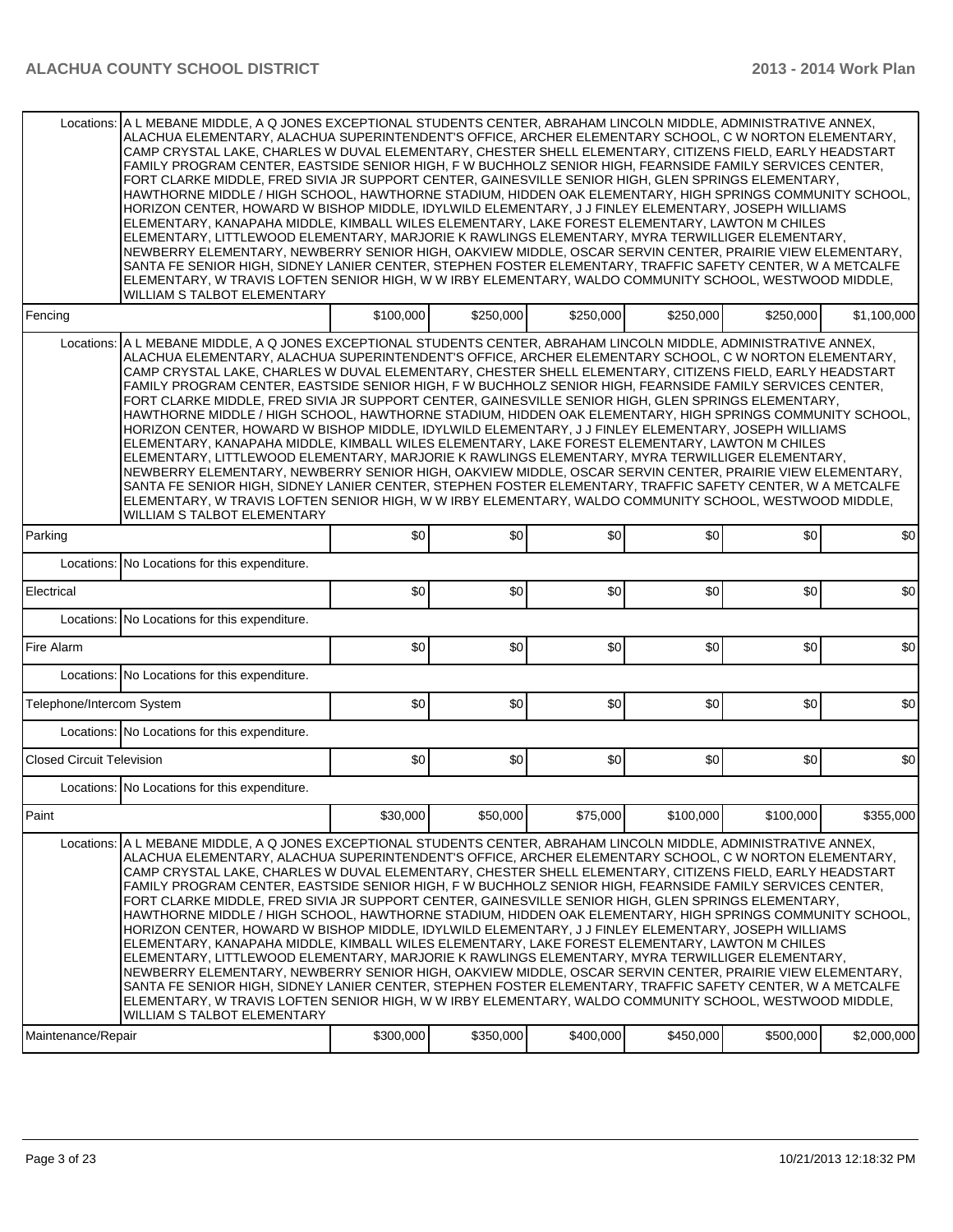|                                                                                                                                                          | Locations:  A L MEBANE MIDDLE, A Q JONES EXCEPTIONAL STUDENTS CENTER, ABRAHAM LINCOLN MIDDLE, ADMINISTRATIVE ANNEX,<br>ALACHUA ELEMENTARY, ALACHUA SUPERINTENDENT'S OFFICE, ARCHER ELEMENTARY SCHOOL, C W NORTON ELEMENTARY,<br>CAMP CRYSTAL LAKE, CHARLES W DUVAL ELEMENTARY, CHESTER SHELL ELEMENTARY, CITIZENS FIELD, EARLY HEADSTART |             |             |             |             |             |              |  |
|----------------------------------------------------------------------------------------------------------------------------------------------------------|------------------------------------------------------------------------------------------------------------------------------------------------------------------------------------------------------------------------------------------------------------------------------------------------------------------------------------------|-------------|-------------|-------------|-------------|-------------|--------------|--|
|                                                                                                                                                          | FAMILY PROGRAM CENTER, EASTSIDE SENIOR HIGH, F W BUCHHOLZ SENIOR HIGH, FEARNSIDE FAMILY SERVICES CENTER,<br>FORT CLARKE MIDDLE, FRED SIVIA JR SUPPORT CENTER, GAINESVILLE SENIOR HIGH, GLEN SPRINGS ELEMENTARY,                                                                                                                          |             |             |             |             |             |              |  |
|                                                                                                                                                          | HAWTHORNE MIDDLE / HIGH SCHOOL, HAWTHORNE STADIUM, HIDDEN OAK ELEMENTARY, HIGH SPRINGS COMMUNITY SCHOOL,<br>HORIZON CENTER, HOWARD W BISHOP MIDDLE, IDYLWILD ELEMENTARY, J J FINLEY ELEMENTARY, JOSEPH WILLIAMS                                                                                                                          |             |             |             |             |             |              |  |
|                                                                                                                                                          | IELEMENTARY. KANAPAHA MIDDLE. KIMBALL WILES ELEMENTARY. LAKE FOREST ELEMENTARY. LAWTON M CHILES<br>IELEMENTARY, LITTLEWOOD ELEMENTARY, MARJORIE K RAWLINGS ELEMENTARY, Meadowbrook, MYRA TERWILLIGER                                                                                                                                     |             |             |             |             |             |              |  |
|                                                                                                                                                          | ELEMENTARY, NEWBERRY ELEMENTARY, NEWBERRY SENIOR HIGH, OAKVIEW MIDDLE, OSCAR SERVIN CENTER, PRAIRIE VIEW<br> ELEMENTARY, SANTA FE SENIOR HIGH, SIDNEY LANIER CENTER, STEPHEN FOSTER ELEMENTARY, TRAFFIC SAFETY CENTER, W                                                                                                                 |             |             |             |             |             |              |  |
| A METCALFE ELEMENTARY, W TRAVIS LOFTEN SENIOR HIGH, W W IRBY ELEMENTARY, WALDO COMMUNITY SCHOOL,<br><b>IWESTWOOD MIDDLE, WILLIAM S TALBOT ELEMENTARY</b> |                                                                                                                                                                                                                                                                                                                                          |             |             |             |             |             |              |  |
|                                                                                                                                                          | Sub Total: I                                                                                                                                                                                                                                                                                                                             | \$2,005,000 | \$3,852,603 | \$4,105,945 | \$4,646,271 | \$4,922,180 | \$19,531,999 |  |

| <b>PECO Maintenance Expenditures</b> | \$0         | \$0         | \$57,474    | \$180,116            | \$431,759   | \$669.349    |
|--------------------------------------|-------------|-------------|-------------|----------------------|-------------|--------------|
| 1.50 Mill Sub Total: I               | \$2,830,210 | \$5,087,603 | \$5.293.471 | .155 l<br>$$5.721$ . | \$5,755,421 | \$24,687,860 |

| <b>Other Items</b>                                                                                                                                                                                                                                                                                                                                                                                                                                                                                                                                                                                                                                                                                                                                                                                                                                                                                                                                                                                                                                                                                                                                                                                                                                                                                                                                          | $2013 - 2014$<br><b>Actual Budget</b> | 2014 - 2015<br>Projected | $2015 - 2016$<br>Projected | 2016 - 2017<br>Projected | 2017 - 2018<br>Projected | Total       |  |  |
|-------------------------------------------------------------------------------------------------------------------------------------------------------------------------------------------------------------------------------------------------------------------------------------------------------------------------------------------------------------------------------------------------------------------------------------------------------------------------------------------------------------------------------------------------------------------------------------------------------------------------------------------------------------------------------------------------------------------------------------------------------------------------------------------------------------------------------------------------------------------------------------------------------------------------------------------------------------------------------------------------------------------------------------------------------------------------------------------------------------------------------------------------------------------------------------------------------------------------------------------------------------------------------------------------------------------------------------------------------------|---------------------------------------|--------------------------|----------------------------|--------------------------|--------------------------|-------------|--|--|
| (N) Environmental Issues & Remediation                                                                                                                                                                                                                                                                                                                                                                                                                                                                                                                                                                                                                                                                                                                                                                                                                                                                                                                                                                                                                                                                                                                                                                                                                                                                                                                      | \$75,000                              | \$100,000                | \$100,000                  | \$100,000                | \$100,000                | \$475,000   |  |  |
| Locations A L MEBANE MIDDLE, A Q JONES EXCEPTIONAL STUDENTS CENTER, ABRAHAM LINCOLN MIDDLE, ADMINISTRATIVE ANNEX,<br>ALACHUA ELEMENTARY, ALACHUA SUPERINTENDENT'S OFFICE, ARCHER ELEMENTARY SCHOOL, C W NORTON ELEMENTARY,<br>ICAMP CRYSTAL LAKE. CHARLES W DUVAL ELEMENTARY. CHESTER SHELL ELEMENTARY. CITIZENS FIELD. EARLY HEADSTART<br>FAMILY PROGRAM CENTER. EASTSIDE SENIOR HIGH. F W BUCHHOLZ SENIOR HIGH. FEARNSIDE FAMILY SERVICES CENTER.<br>FORT CLARKE MIDDLE, FRED SIVIA JR SUPPORT CENTER, GAINESVILLE SENIOR HIGH, GLEN SPRINGS ELEMENTARY,<br>HAWTHORNE MIDDLE / HIGH SCHOOL, HAWTHORNE STADIUM, HIDDEN OAK ELEMENTARY, HIGH SPRINGS COMMUNITY<br>SCHOOL, HORIZON CENTER, HOWARD W BISHOP MIDDLE, IDYLWILD ELEMENTARY, J J FINLEY ELEMENTARY, JOSEPH<br>WILLIAMS ELEMENTARY, KANAPAHA MIDDLE, KIMBALL WILES ELEMENTARY, LAKE FOREST ELEMENTARY, LAWTON M CHILES<br>ELEMENTARY, LITTLEWOOD ELEMENTARY, MARJORIE K RAWLINGS ELEMENTARY, MYRA TERWILLIGER ELEMENTARY,<br>NEWBERRY ELEMENTARY, NEWBERRY SENIOR HIGH, OAKVIEW MIDDLE, OSCAR SERVIN CENTER, PRAIRIE VIEW<br>ELEMENTARY, SANTA FE SENIOR HIGH, SIDNEY LANIER CENTER, STEPHEN FOSTER ELEMENTARY, TRAFFIC SAFETY CENTER,<br>W A METCALFE ELEMENTARY, W TRAVIS LOFTEN SENIOR HIGH, W W IRBY ELEMENTARY, WALDO COMMUNITY SCHOOL,<br>WESTWOOD MIDDLE, WILLIAM S TALBOT ELEMENTARY       |                                       |                          |                            |                          |                          |             |  |  |
| (P) Relocatable Moves & Renovations                                                                                                                                                                                                                                                                                                                                                                                                                                                                                                                                                                                                                                                                                                                                                                                                                                                                                                                                                                                                                                                                                                                                                                                                                                                                                                                         | \$100,000                             | \$350,000                | \$350,000                  | \$350,000                | \$350,000                | \$1,500,000 |  |  |
| Locations A L MEBANE MIDDLE, A Q JONES EXCEPTIONAL STUDENTS CENTER, ABRAHAM LINCOLN MIDDLE, ADMINISTRATIVE ANNEX,<br>ALACHUA ELEMENTARY, ALACHUA SUPERINTENDENT'S OFFICE, ARCHER ELEMENTARY SCHOOL, C W NORTON ELEMENTARY,<br>CAMP CRYSTAL LAKE, CHARLES W DUVAL ELEMENTARY, CHESTER SHELL ELEMENTARY, CITIZENS FIELD, EARLY HEADSTART<br>FAMILY PROGRAM CENTER, EASTSIDE SENIOR HIGH, F W BUCHHOLZ SENIOR HIGH, FEARNSIDE FAMILY SERVICES CENTER,<br>FORT CLARKE MIDDLE, FRED SIVIA JR SUPPORT CENTER, GAINESVILLE SENIOR HIGH, GLEN SPRINGS ELEMENTARY,<br>HAWTHORNE MIDDLE / HIGH SCHOOL, HAWTHORNE STADIUM, HIDDEN OAK ELEMENTARY, HIGH SPRINGS COMMUNITY<br>SCHOOL, HORIZON CENTER, HOWARD W BISHOP MIDDLE, IDYLWILD ELEMENTARY, J J FINLEY ELEMENTARY, JOSEPH<br>WILLIAMS ELEMENTARY, KANAPAHA MIDDLE, KIMBALL WILES ELEMENTARY, LAKE FOREST ELEMENTARY, LAWTON M CHILES<br>ELEMENTARY, LITTLEWOOD ELEMENTARY, MARJORIE K RAWLINGS ELEMENTARY, MYRA TERWILLIGER ELEMENTARY,<br>NEWBERRY ELEMENTARY, NEWBERRY SENIOR HIGH, OAKVIEW MIDDLE, OSCAR SERVIN CENTER, PRAIRIE VIEW<br>ELEMENTARY, SANTA FE SENIOR HIGH, SIDNEY LANIER CENTER, STEPHEN FOSTER ELEMENTARY, TRAFFIC SAFETY CENTER,<br>W A METCALFE ELEMENTARY, W TRAVIS LOFTEN SENIOR HIGH, W W IRBY ELEMENTARY, WALDO COMMUNITY SCHOOL,<br><b>WESTWOOD MIDDLE, WILLIAM S TALBOT ELEMENTARY</b> |                                       |                          |                            |                          |                          |             |  |  |
| (G) Refinish Wood Gym Floors                                                                                                                                                                                                                                                                                                                                                                                                                                                                                                                                                                                                                                                                                                                                                                                                                                                                                                                                                                                                                                                                                                                                                                                                                                                                                                                                | \$40,000                              | \$50,000                 | \$60,000                   | \$70,000                 | \$80,000                 | \$300,000   |  |  |
| Locations A L MEBANE MIDDLE, ABRAHAM LINCOLN MIDDLE, EASTSIDE SENIOR HIGH, F W BUCHHOLZ SENIOR HIGH, GAINESVILLE<br>SENIOR HIGH, HAWTHORNE MIDDLE / HIGH SCHOOL, NEWBERRY SENIOR HIGH                                                                                                                                                                                                                                                                                                                                                                                                                                                                                                                                                                                                                                                                                                                                                                                                                                                                                                                                                                                                                                                                                                                                                                       |                                       |                          |                            |                          |                          |             |  |  |
| (J) Fixed Furnishings and Equipment Replacement                                                                                                                                                                                                                                                                                                                                                                                                                                                                                                                                                                                                                                                                                                                                                                                                                                                                                                                                                                                                                                                                                                                                                                                                                                                                                                             | \$10,000                              | \$50,000                 | \$50,000                   | \$50,000                 | \$50,000                 | \$210,000   |  |  |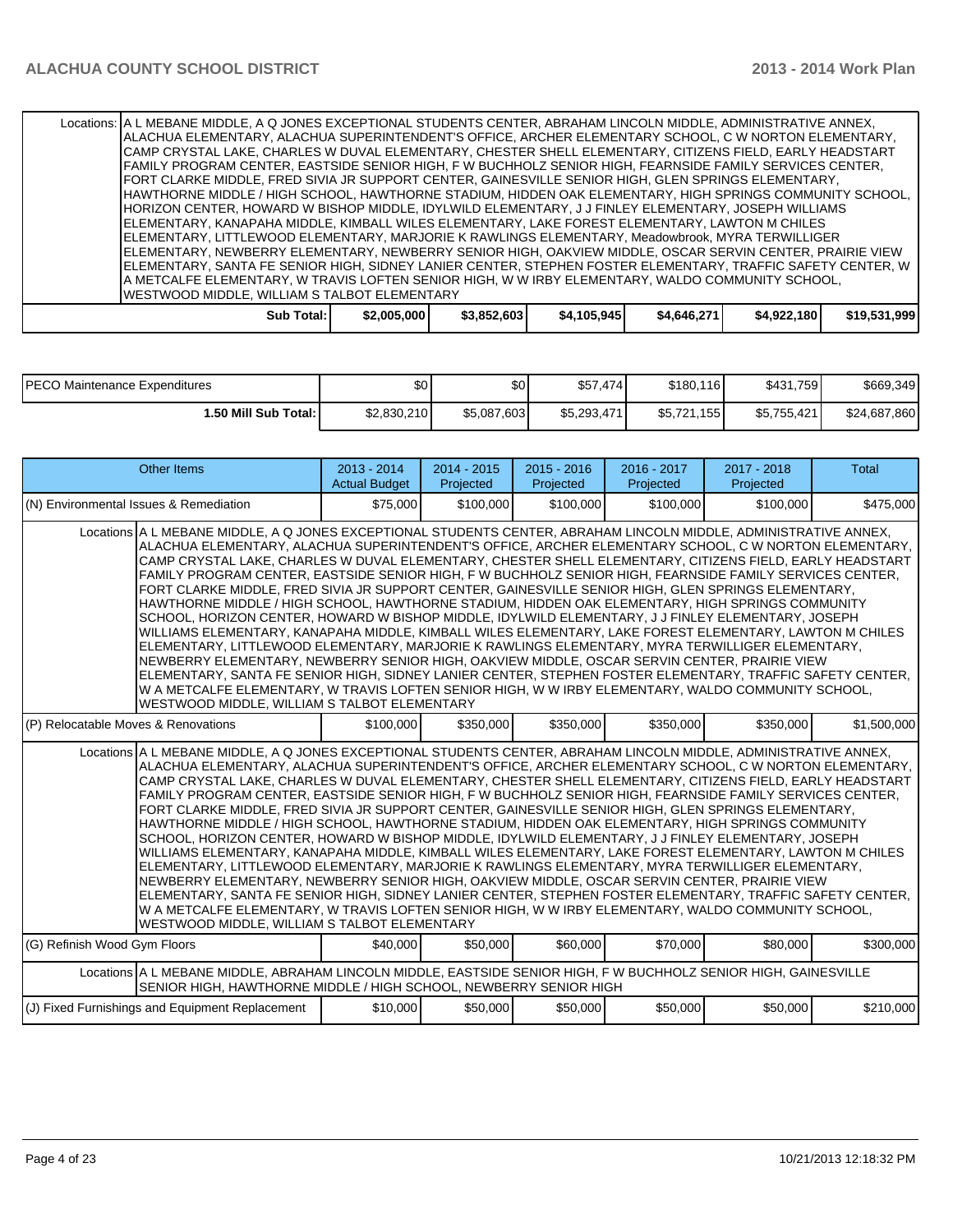| Locations A L MEBANE MIDDLE, A Q JONES EXCEPTIONAL STUDENTS CENTER, ABRAHAM LINCOLN MIDDLE, ADMINISTRATIVE ANNEX,<br>ALACHUA ELEMENTARY, ALACHUA SUPERINTENDENT'S OFFICE, ARCHER ELEMENTARY SCHOOL, C W NORTON ELEMENTARY,<br>CAMP CRYSTAL LAKE, CHARLES W DUVAL ELEMENTARY, CHESTER SHELL ELEMENTARY, CITIZENS FIELD, EARLY HEADSTART<br>FAMILY PROGRAM CENTER, EASTSIDE SENIOR HIGH, F W BUCHHOLZ SENIOR HIGH, FEARNSIDE FAMILY SERVICES CENTER,<br>FORT CLARKE MIDDLE, FRED SIVIA JR SUPPORT CENTER, GAINESVILLE SENIOR HIGH, GLEN SPRINGS ELEMENTARY,<br>HAWTHORNE MIDDLE / HIGH SCHOOL, HAWTHORNE STADIUM, HIDDEN OAK ELEMENTARY, HIGH SPRINGS COMMUNITY<br>SCHOOL, HORIZON CENTER, HOWARD W BISHOP MIDDLE, IDYLWILD ELEMENTARY, J J FINLEY ELEMENTARY, JOSEPH<br>WILLIAMS ELEMENTARY, KANAPAHA MIDDLE, KIMBALL WILES ELEMENTARY, LAKE FOREST ELEMENTARY, LAWTON M CHILES<br>ELEMENTARY, LITTLEWOOD ELEMENTARY, MARJORIE K RAWLINGS ELEMENTARY, MYRA TERWILLIGER ELEMENTARY,<br>NEWBERRY ELEMENTARY, NEWBERRY SENIOR HIGH, OAKVIEW MIDDLE, OSCAR SERVIN CENTER, PRAIRIE VIEW<br>ELEMENTARY, SANTA FE SENIOR HIGH, SIDNEY LANIER CENTER, STEPHEN FOSTER ELEMENTARY, TRAFFIC SAFETY CENTER,<br>W A METCALFE ELEMENTARY, W TRAVIS LOFTEN SENIOR HIGH, W W IRBY ELEMENTARY, WALDO COMMUNITY SCHOOL,<br>WESTWOOD MIDDLE, WILLIAM S TALBOT ELEMENTARY |          |           |           |           |           |           |
|------------------------------------------------------------------------------------------------------------------------------------------------------------------------------------------------------------------------------------------------------------------------------------------------------------------------------------------------------------------------------------------------------------------------------------------------------------------------------------------------------------------------------------------------------------------------------------------------------------------------------------------------------------------------------------------------------------------------------------------------------------------------------------------------------------------------------------------------------------------------------------------------------------------------------------------------------------------------------------------------------------------------------------------------------------------------------------------------------------------------------------------------------------------------------------------------------------------------------------------------------------------------------------------------------------------------------------------------------|----------|-----------|-----------|-----------|-----------|-----------|
| (T) Technology Communications Upgrades                                                                                                                                                                                                                                                                                                                                                                                                                                                                                                                                                                                                                                                                                                                                                                                                                                                                                                                                                                                                                                                                                                                                                                                                                                                                                                               | \$50,000 | \$50,000  | \$50,000  | \$50,000  | \$50,000  | \$250,000 |
| Locations A L MEBANE MIDDLE, A Q JONES EXCEPTIONAL STUDENTS CENTER, ABRAHAM LINCOLN MIDDLE, ADMINISTRATIVE ANNEX,<br>ALACHUA ELEMENTARY, ALACHUA SUPERINTENDENT'S OFFICE, ARCHER ELEMENTARY SCHOOL, C W NORTON ELEMENTARY,<br>CAMP CRYSTAL LAKE, CHARLES W DUVAL ELEMENTARY, CHESTER SHELL ELEMENTARY, CITIZENS FIELD, EARLY HEADSTART<br>FAMILY PROGRAM CENTER, EASTSIDE SENIOR HIGH, F W BUCHHOLZ SENIOR HIGH, FEARNSIDE FAMILY SERVICES CENTER,<br>FORT CLARKE MIDDLE, FRED SIVIA JR SUPPORT CENTER, GAINESVILLE SENIOR HIGH, GLEN SPRINGS ELEMENTARY,<br>HAWTHORNE MIDDLE / HIGH SCHOOL, HAWTHORNE STADIUM, HIDDEN OAK ELEMENTARY, HIGH SPRINGS COMMUNITY<br>SCHOOL. HORIZON CENTER. HOWARD W BISHOP MIDDLE. IDYLWILD ELEMENTARY. J J FINLEY ELEMENTARY. JOSEPH<br>WILLIAMS ELEMENTARY, KANAPAHA MIDDLE, KIMBALL WILES ELEMENTARY, LAKE FOREST ELEMENTARY, LAWTON M CHILES<br>ELEMENTARY, LITTLEWOOD ELEMENTARY, MARJORIE K RAWLINGS ELEMENTARY, MYRA TERWILLIGER ELEMENTARY,<br>NEWBERRY ELEMENTARY, NEWBERRY SENIOR HIGH, OAKVIEW MIDDLE, OSCAR SERVIN CENTER, PRAIRIE VIEW<br>ELEMENTARY, SANTA FE SENIOR HIGH, SIDNEY LANIER CENTER, STEPHEN FOSTER ELEMENTARY, TRAFFIC SAFETY CENTER,<br>W A METCALFE ELEMENTARY, W TRAVIS LOFTEN SENIOR HIGH, W W IRBY ELEMENTARY, WALDO COMMUNITY SCHOOL,<br>WESTWOOD MIDDLE, WILLIAM S TALBOT ELEMENTARY |          |           |           |           |           |           |
| (W) Energy Conservation Program                                                                                                                                                                                                                                                                                                                                                                                                                                                                                                                                                                                                                                                                                                                                                                                                                                                                                                                                                                                                                                                                                                                                                                                                                                                                                                                      | \$25,000 | \$100,000 | \$100,000 | \$100,000 | \$100,000 | \$425,000 |
| Locations A L MEBANE MIDDLE, A Q JONES EXCEPTIONAL STUDENTS CENTER, ABRAHAM LINCOLN MIDDLE, ADMINISTRATIVE ANNEX,<br>ALACHUA ELEMENTARY, ALACHUA SUPERINTENDENT'S OFFICE, ARCHER ELEMENTARY SCHOOL, C W NORTON ELEMENTARY,<br>CAMP CRYSTAL LAKE, CHARLES W DUVAL ELEMENTARY, CHESTER SHELL ELEMENTARY, CITIZENS FIELD, EARLY HEADSTART<br>FAMILY PROGRAM CENTER, EASTSIDE SENIOR HIGH, F W BUCHHOLZ SENIOR HIGH, FEARNSIDE FAMILY SERVICES CENTER,<br>FORT CLARKE MIDDLE, FRED SIVIA JR SUPPORT CENTER, GAINESVILLE SENIOR HIGH, GLEN SPRINGS ELEMENTARY,<br>HAWTHORNE MIDDLE / HIGH SCHOOL, HAWTHORNE STADIUM, HIDDEN OAK ELEMENTARY, HIGH SPRINGS COMMUNITY<br>SCHOOL, HORIZON CENTER, HOWARD W BISHOP MIDDLE, IDYLWILD ELEMENTARY, J J FINLEY ELEMENTARY, JOSEPH<br>WILLIAMS ELEMENTARY, KANAPAHA MIDDLE, KIMBALL WILES ELEMENTARY, LAKE FOREST ELEMENTARY, LAWTON M CHILES<br>ELEMENTARY, LITTLEWOOD ELEMENTARY, MARJORIE K RAWLINGS ELEMENTARY, MYRA TERWILLIGER ELEMENTARY,<br>NEWBERRY ELEMENTARY, NEWBERRY SENIOR HIGH, OAKVIEW MIDDLE, OSCAR SERVIN CENTER, PRAIRIE VIEW<br>ELEMENTARY, SANTA FE SENIOR HIGH, SIDNEY LANIER CENTER, STEPHEN FOSTER ELEMENTARY, TRAFFIC SAFETY CENTER,<br>W A METCALFE ELEMENTARY, W TRAVIS LOFTEN SENIOR HIGH, W W IRBY ELEMENTARY, WALDO COMMUNITY SCHOOL,<br>WESTWOOD MIDDLE, WILLIAM S TALBOT ELEMENTARY |          |           |           |           |           |           |
| (W) Energy Efficiency Upgrades                                                                                                                                                                                                                                                                                                                                                                                                                                                                                                                                                                                                                                                                                                                                                                                                                                                                                                                                                                                                                                                                                                                                                                                                                                                                                                                       | \$0      | \$200,000 | \$200,000 | \$200,000 | \$200,000 | \$800,000 |
| Locations A L MEBANE MIDDLE, A Q JONES EXCEPTIONAL STUDENTS CENTER, ABRAHAM LINCOLN MIDDLE, ADMINISTRATIVE ANNEX,<br>ALACHUA ELEMENTARY, ALACHUA SUPERINTENDENT'S OFFICE, ARCHER ELEMENTARY SCHOOL, C W NORTON ELEMENTARY,<br>CAMP CRYSTAL LAKE, CHARLES W DUVAL ELEMENTARY, CHESTER SHELL ELEMENTARY, CITIZENS FIELD, EARLY HEADSTART<br>FAMILY PROGRAM CENTER, EASTSIDE SENIOR HIGH, F W BUCHHOLZ SENIOR HIGH, FEARNSIDE FAMILY SERVICES CENTER,<br>FORT CLARKE MIDDLE, FRED SIVIA JR SUPPORT CENTER, GAINESVILLE SENIOR HIGH, GLEN SPRINGS ELEMENTARY,<br>HAWTHORNE MIDDLE / HIGH SCHOOL, HAWTHORNE STADIUM, HIDDEN OAK ELEMENTARY, HIGH SPRINGS COMMUNITY<br>SCHOOL, HORIZON CENTER, HOWARD W BISHOP MIDDLE, IDYLWILD ELEMENTARY, J J FINLEY ELEMENTARY, JOSEPH<br>WILLIAMS ELEMENTARY, KANAPAHA MIDDLE, KIMBALL WILES ELEMENTARY, LAKE FOREST ELEMENTARY, LAWTON M CHILES<br>ELEMENTARY, LITTLEWOOD ELEMENTARY, MARJORIE K RAWLINGS ELEMENTARY, Meadowbrook, MYRA TERWILLIGER<br>ELEMENTARY, NEWBERRY ELEMENTARY, NEWBERRY SENIOR HIGH, OAKVIEW MIDDLE, OSCAR SERVIN CENTER, PRAIRIE<br>VIEW ELEMENTARY, SANTA FE SENIOR HIGH, SIDNEY LANIER CENTER, STEPHEN FOSTER ELEMENTARY, TRAFFIC SAFETY<br>CENTER, W A METCALFE ELEMENTARY, W TRAVIS LOFTEN SENIOR HIGH, W W IRBY ELEMENTARY, WALDO COMMUNITY                                            |          |           |           |           |           |           |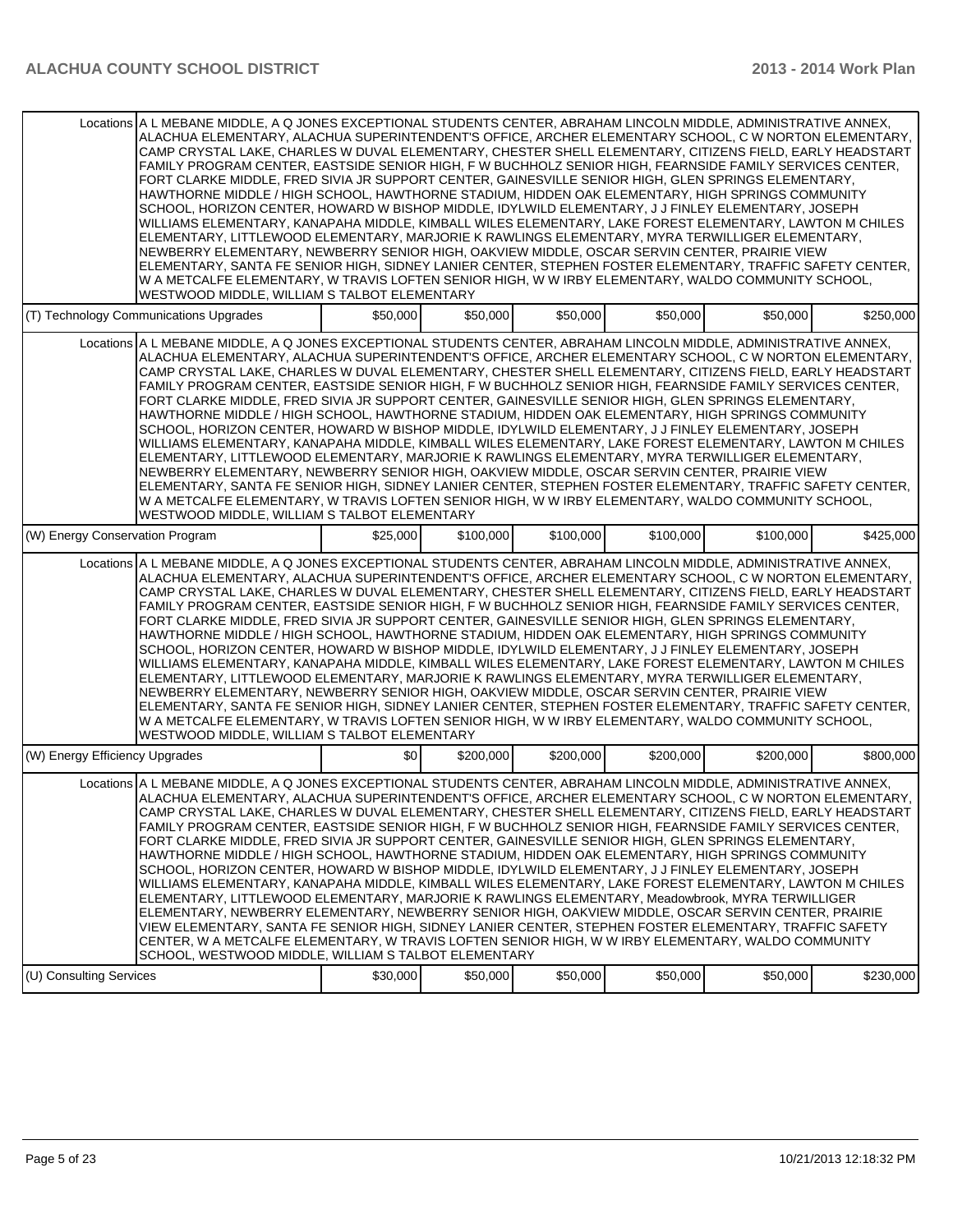|                                   | Locations A L MEBANE MIDDLE, A Q JONES EXCEPTIONAL STUDENTS CENTER, ABRAHAM LINCOLN MIDDLE, ADMINISTRATIVE ANNEX,<br>ALACHUA ELEMENTARY, ALACHUA SUPERINTENDENT'S OFFICE, ARCHER ELEMENTARY SCHOOL, C W NORTON ELEMENTARY,<br>CAMP CRYSTAL LAKE, CHARLES W DUVAL ELEMENTARY, CHESTER SHELL ELEMENTARY, CITIZENS FIELD, EARLY HEADSTART<br>FAMILY PROGRAM CENTER, EASTSIDE SENIOR HIGH, F W BUCHHOLZ SENIOR HIGH, FEARNSIDE FAMILY SERVICES CENTER,<br>FORT CLARKE MIDDLE, FRED SIVIA JR SUPPORT CENTER, GAINESVILLE SENIOR HIGH, GLEN SPRINGS ELEMENTARY,<br>HAWTHORNE MIDDLE / HIGH SCHOOL, HAWTHORNE STADIUM, HIDDEN OAK ELEMENTARY, HIGH SPRINGS COMMUNITY<br>SCHOOL, HORIZON CENTER, HOWARD W BISHOP MIDDLE, IDYLWILD ELEMENTARY, J J FINLEY ELEMENTARY, JOSEPH<br>WILLIAMS ELEMENTARY, KANAPAHA MIDDLE, KIMBALL WILES ELEMENTARY, LAKE FOREST ELEMENTARY, LAWTON M CHILES<br>ELEMENTARY, LITTLEWOOD ELEMENTARY, MARJORIE K RAWLINGS ELEMENTARY, MYRA TERWILLIGER ELEMENTARY,<br>NEWBERRY ELEMENTARY, NEWBERRY SENIOR HIGH, OAKVIEW MIDDLE, OSCAR SERVIN CENTER, PRAIRIE VIEW<br>ELEMENTARY, SANTA FE SENIOR HIGH, SIDNEY LANIER CENTER, STEPHEN FOSTER ELEMENTARY, TRAFFIC SAFETY CENTER,<br>W A METCALFE ELEMENTARY, W TRAVIS LOFTEN SENIOR HIGH, W W IRBY ELEMENTARY, WALDO COMMUNITY SCHOOL,<br>WESTWOOD MIDDLE, WILLIAM S TALBOT ELEMENTARY                        |             |                |             |             |             |              |
|-----------------------------------|-----------------------------------------------------------------------------------------------------------------------------------------------------------------------------------------------------------------------------------------------------------------------------------------------------------------------------------------------------------------------------------------------------------------------------------------------------------------------------------------------------------------------------------------------------------------------------------------------------------------------------------------------------------------------------------------------------------------------------------------------------------------------------------------------------------------------------------------------------------------------------------------------------------------------------------------------------------------------------------------------------------------------------------------------------------------------------------------------------------------------------------------------------------------------------------------------------------------------------------------------------------------------------------------------------------------------------------------------------------------------------|-------------|----------------|-------------|-------------|-------------|--------------|
| (Z) Construction Contingency      |                                                                                                                                                                                                                                                                                                                                                                                                                                                                                                                                                                                                                                                                                                                                                                                                                                                                                                                                                                                                                                                                                                                                                                                                                                                                                                                                                                             | \$10.210    | $\frac{1}{20}$ | \$0         | \$0         | \$0         | \$10,210     |
|                                   | Locations A L MEBANE MIDDLE, A Q JONES EXCEPTIONAL STUDENTS CENTER, ABRAHAM LINCOLN MIDDLE, ADMINISTRATIVE ANNEX,<br>ALACHUA ELEMENTARY, ALACHUA SUPERINTENDENT'S OFFICE, ARCHER ELEMENTARY SCHOOL, C W NORTON ELEMENTARY,<br>CAMP CRYSTAL LAKE, CHARLES W DUVAL ELEMENTARY, CHESTER SHELL ELEMENTARY, CITIZENS FIELD, EARLY HEADSTART<br>FAMILY PROGRAM CENTER, EASTSIDE SENIOR HIGH, F W BUCHHOLZ SENIOR HIGH, FEARNSIDE FAMILY SERVICES CENTER,<br>FORT CLARKE MIDDLE, FRED SIVIA JR SUPPORT CENTER, GAINESVILLE SENIOR HIGH, GLEN SPRINGS ELEMENTARY,<br>HAWTHORNE MIDDLE / HIGH SCHOOL, HAWTHORNE STADIUM, HIDDEN OAK ELEMENTARY, HIGH SPRINGS COMMUNITY<br>SCHOOL, HORIZON CENTER, HOWARD W BISHOP MIDDLE, IDYLWILD ELEMENTARY, J J FINLEY ELEMENTARY, JOSEPH<br>WILLIAMS ELEMENTARY, KANAPAHA MIDDLE, KIMBALL WILES ELEMENTARY, LAKE FOREST ELEMENTARY, LAWTON M CHILES<br>ELEMENTARY, LITTLEWOOD ELEMENTARY, MARJORIE K RAWLINGS ELEMENTARY, MYRA TERWILLIGER ELEMENTARY,<br>NEWBERRY ELEMENTARY, NEWBERRY SENIOR HIGH, OAKVIEW MIDDLE, OSCAR SERVIN CENTER, PRAIRIE VIEW<br>ELEMENTARY, SANTA FE SENIOR HIGH, SIDNEY LANIER CENTER, STEPHEN FOSTER ELEMENTARY, TRAFFIC SAFETY CENTER,<br>W A METCALFE ELEMENTARY, W TRAVIS LOFTEN SENIOR HIGH, W W IRBY ELEMENTARY, WALDO COMMUNITY SCHOOL,<br>WESTWOOD MIDDLE, WILLIAM S TALBOT ELEMENTARY                        |             |                |             |             |             |              |
| (F) Food Service Projects         |                                                                                                                                                                                                                                                                                                                                                                                                                                                                                                                                                                                                                                                                                                                                                                                                                                                                                                                                                                                                                                                                                                                                                                                                                                                                                                                                                                             | \$450,000   | \$250,000      | \$250,000   | \$250,000   | \$250,000   | \$1,450,000  |
|                                   | Locations A L MEBANE MIDDLE, A Q JONES EXCEPTIONAL STUDENTS CENTER, ABRAHAM LINCOLN MIDDLE, ALACHUA ELEMENTARY,<br>ARCHER ELEMENTARY SCHOOL, C W NORTON ELEMENTARY, CAMP CRYSTAL LAKE, CHARLES W DUVAL ELEMENTARY,<br>CHESTER SHELL ELEMENTARY, EASTSIDE SENIOR HIGH, F W BUCHHOLZ SENIOR HIGH, FORT CLARKE MIDDLE, GAINESVILLE<br>SENIOR HIGH, GLEN SPRINGS ELEMENTARY, HAWTHORNE MIDDLE / HIGH SCHOOL, HIDDEN OAK ELEMENTARY, HIGH<br>SPRINGS COMMUNITY SCHOOL, HORIZON CENTER, HOWARD W BISHOP MIDDLE, IDYLWILD ELEMENTARY, J J FINLEY<br>ELEMENTARY, JOSEPH WILLIAMS ELEMENTARY, KANAPAHA MIDDLE, KIMBALL WILES ELEMENTARY, LAKE FOREST<br>ELEMENTARY, LAWTON M CHILES ELEMENTARY, LITTLEWOOD ELEMENTARY, MARJORIE K RAWLINGS ELEMENTARY, MYRA<br>TERWILLIGER ELEMENTARY, NEWBERRY ELEMENTARY, NEWBERRY SENIOR HIGH, OAKVIEW MIDDLE, PRAIRIE VIEW<br>ELEMENTARY, SANTA FE SENIOR HIGH, SIDNEY LANIER CENTER, STEPHEN FOSTER ELEMENTARY, W A METCALFE<br>ELEMENTARY, W TRAVIS LOFTEN SENIOR HIGH, W W IRBY ELEMENTARY, WALDO COMMUNITY SCHOOL, WESTWOOD MIDDLE,<br><b>WILLIAM S TALBOT ELEMENTARY</b>                                                                                                                                                                                                                                                                    |             |                |             |             |             |              |
| (U) School Concurrency Management |                                                                                                                                                                                                                                                                                                                                                                                                                                                                                                                                                                                                                                                                                                                                                                                                                                                                                                                                                                                                                                                                                                                                                                                                                                                                                                                                                                             | \$35,000    | \$35,000       | \$35,000    | \$35,000    | \$35,000    | \$175,000    |
|                                   | Locations A L MEBANE MIDDLE, A Q JONES EXCEPTIONAL STUDENTS CENTER, ABRAHAM LINCOLN MIDDLE, ADMINISTRATIVE ANNEX,<br>ALACHUA ELEMENTARY, ALACHUA SUPERINTENDENT'S OFFICE, ARCHER ELEMENTARY SCHOOL, C W NORTON ELEMENTARY,<br>CAMP CRYSTAL LAKE, CHARLES W DUVAL ELEMENTARY, CHESTER SHELL ELEMENTARY, CITIZENS FIELD, EARLY HEADSTART<br>FAMILY PROGRAM CENTER, EASTSIDE SENIOR HIGH, F W BUCHHOLZ SENIOR HIGH, FEARNSIDE FAMILY SERVICES CENTER,<br>FORT CLARKE MIDDLE, FRED SIVIA JR SUPPORT CENTER, GAINESVILLE SENIOR HIGH, GLEN SPRINGS ELEMENTARY,<br>HAWTHORNE MIDDLE / HIGH SCHOOL, HAWTHORNE STADIUM, HIDDEN OAK ELEMENTARY, HIGH SPRINGS COMMUNITY<br>SCHOOL, HORIZON CENTER, HOWARD W BISHOP MIDDLE, IDYLWILD ELEMENTARY, J J FINLEY ELEMENTARY, JOSEPH<br>WILLIAMS ELEMENTARY, KANAPAHA MIDDLE, KIMBALL WILES ELEMENTARY, LAKE FOREST ELEMENTARY, LAWTON M CHILES<br>ELEMENTARY, LITTLEWOOD ELEMENTARY, MARJORIE K RAWLINGS ELEMENTARY, Meadowbrook, MYRA TERWILLIGER<br>ELEMENTARY, NEWBERRY ELEMENTARY, NEWBERRY SENIOR HIGH, OAKVIEW MIDDLE, OSCAR SERVIN CENTER, PRAIRIE<br>VIEW ELEMENTARY, SANTA FE SENIOR HIGH, SIDNEY LANIER CENTER, STEPHEN FOSTER ELEMENTARY, TRAFFIC SAFETY<br>CENTER, W A METCALFE ELEMENTARY, W TRAVIS LOFTEN SENIOR HIGH, W W IRBY ELEMENTARY, WALDO COMMUNITY<br>SCHOOL, WESTWOOD MIDDLE, WILLIAM S TALBOT ELEMENTARY<br>Total: | \$2,830,210 | \$5,087,603    | \$5,350,945 | \$5,901,271 | \$6,187,180 | \$25,357,209 |

# **Local 1.50 Mill Expenditure For Maintenance, Repair and Renovation**

Anticipated expenditures expected from local funding sources over the years covered by the current work plan.

| Item                                      | $2013 - 2014$<br><b>Actual Budget</b> | 2014 - 2015<br>Projected | $2015 - 2016$<br>Projected | 2016 - 2017<br>Projected | $2017 - 2018$<br>Projected | Total        |
|-------------------------------------------|---------------------------------------|--------------------------|----------------------------|--------------------------|----------------------------|--------------|
| Remaining Maint and Repair from 1.5 Mills | \$2,830,210                           | \$5,087,603              | \$5.293.471                | \$5.721.155              | \$5,755,421                | \$24,687,860 |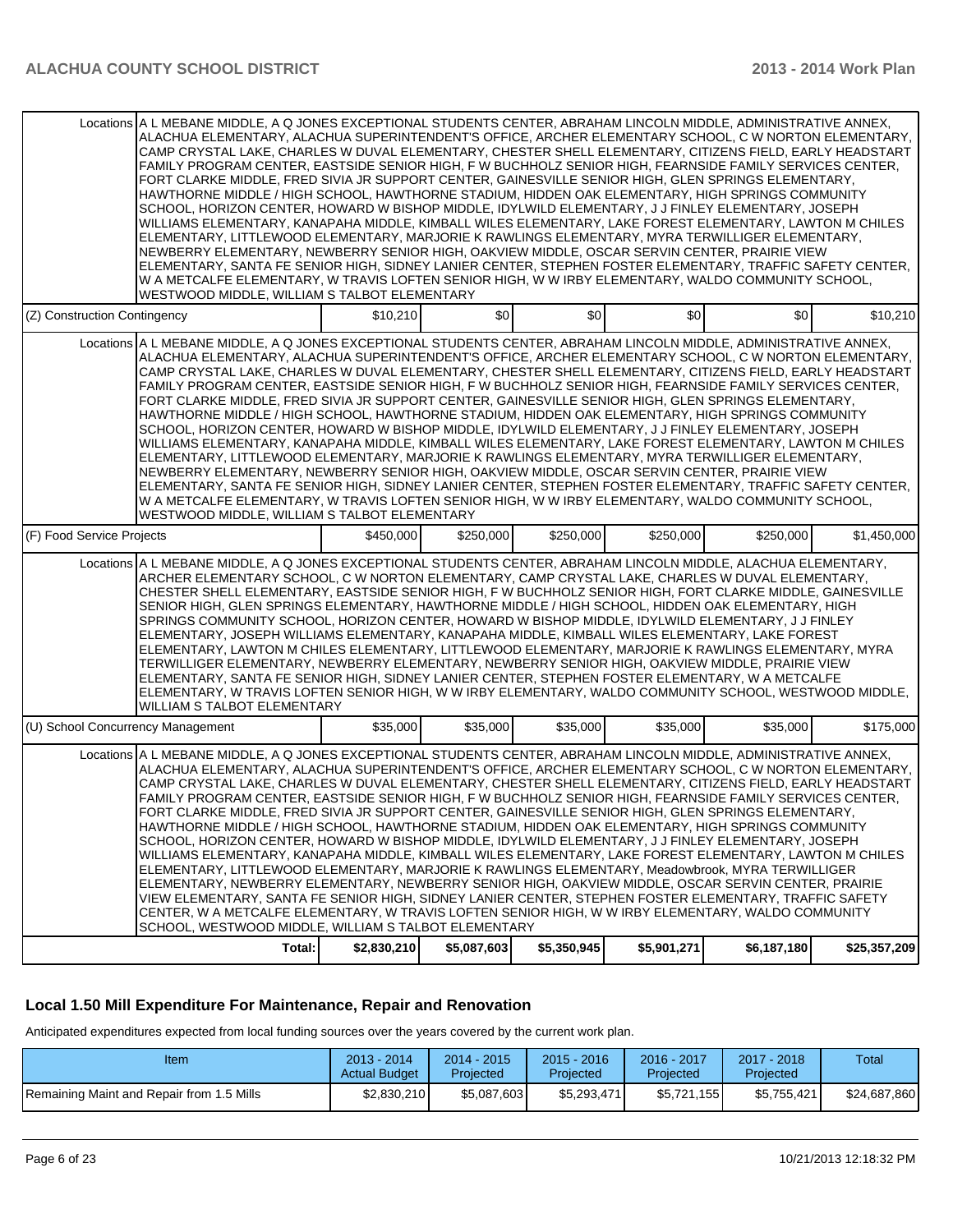| <b>Revenue</b>                                               |              |              |              |              |              |              |  |  |  |  |
|--------------------------------------------------------------|--------------|--------------|--------------|--------------|--------------|--------------|--|--|--|--|
| <b>Local Expenditure Totals:</b>                             | \$18,252,148 | \$18,993,643 | \$19,196,201 | \$19,615,336 | \$19,651,545 | \$95,708,873 |  |  |  |  |
| Maintenance Expenditures                                     | \$1,800,000  | \$0          | \$0          | \$0          | \$0          | \$1,800,000  |  |  |  |  |
| Qualified Zone Academy Bonds (QZAB)                          | \$0          | \$0          | \$0          | \$0          | \$0          | \$0          |  |  |  |  |
| Qualified School Construction Bonds (QSCB)                   | \$659,530    | \$0          | \$0          | \$0          | \$0          | \$659,530    |  |  |  |  |
| Premiums for Property Casualty Insurance - 1011.71<br>(4a,b) | \$1,400,000  | \$1,400,000  | \$1,400,000  | \$1,400,000  | \$1,400,000  | \$7,000,000  |  |  |  |  |
| Special Facilities Construction Account                      | \$0          | \$0          | \$0          | \$0          | \$0          | \$0          |  |  |  |  |
| ls.1011.14 Debt Service                                      | \$0          | \$0          | \$0          | \$0          | \$0          | \$0          |  |  |  |  |
| <b>Environmental Problems</b>                                | \$0          | \$0          | \$0          | \$0          | \$0          | \$0          |  |  |  |  |
| Rent/Lease Relocatables                                      | \$120,000    | \$120,000    | \$120,000    | \$120,000    | \$120,000    | \$600,000    |  |  |  |  |
| <b>COP Debt Service</b>                                      | \$6,912,408  | \$6,836,040  | \$6,832,730  | \$6,824,181  | \$6,826,124  | \$34,231,483 |  |  |  |  |
| <b>Rent/Lease Payments</b>                                   | \$0          | \$0          | \$0          | \$0          | \$0          | \$0          |  |  |  |  |
| Capital Outlay Equipment                                     | \$0          | \$0          | \$0          | \$0          | \$0          | \$0          |  |  |  |  |
| <b>Other Vehicle Purchases</b>                               | \$0          | \$0          | \$0          | \$0          | \$0          | \$0          |  |  |  |  |
| <b>School Bus Purchases</b>                                  | \$0          | \$1,000,000  | \$1,000,000  | \$1,000,000  | \$1,000,000  | \$4,000,000  |  |  |  |  |
| Maintenance/Repair Salaries                                  | \$4,530,000  | \$4,550,000  | \$4,550,000  | \$4,550,000  | \$4,550,000  | \$22,730,000 |  |  |  |  |

#### **1.50 Mill Revenue Source**

Schedule of Estimated Capital Outlay Revenue from each currently approved source which is estimated to be available for expenditures on the projects included in the tentative district facilities work program. All amounts are NET after considering carryover balances, interest earned, new COP's, 1011.14 and 1011.15 loans, etc. Districts cannot use 1.5-Mill funds for salaries except for those explicitly associated with maintenance/repair projects. (1011.71 (5), F.S.)

| <b>Item</b>                                                                         | Fund | 2013 - 2014<br><b>Actual Value</b> | 2014 - 2015<br>Projected | $2015 - 2016$<br>Projected | 2016 - 2017<br>Projected | 2017 - 2018<br>Projected | Total            |
|-------------------------------------------------------------------------------------|------|------------------------------------|--------------------------|----------------------------|--------------------------|--------------------------|------------------|
| (1) Non-exempt property<br>lassessed valuation                                      |      | \$12,418,158,507                   | \$12,790,703,262         | \$13,174,424,360           | \$13,569,657,091         | \$13,976,746,804         | \$65,929,690,024 |
| $(2)$ The Millege projected for<br>discretionary capital outlay per<br>ls.1011.71   |      | 1.50                               | 1.50                     | 1.50                       | 1.50                     | 1.50                     |                  |
| $(3)$ Full value of the 1.50-Mill<br>discretionary capital outlay per<br>ls.1011.71 |      | \$20,862,506                       | \$21,488,381             | \$22,133,033               | \$22,797,024             | \$23,480,935             | \$110,761,879    |
| (4) Value of the portion of the 1.50<br>I-Mill ACTUALLY levied                      | 370  | \$17,882,148                       | \$18,418,613             | \$18,971,171               | \$19,540,306             | \$20,126,515             | \$94,938,753     |
| $(5)$ Difference of lines $(3)$ and $(4)$                                           |      | \$2,980,358                        | \$3,069,768              | \$3,161,862                | \$3,256,718              | \$3,354,420              | \$15,823,126     |

#### **PECO Revenue Source**

The figure in the row designated "PECO Maintenance" will be subtracted from funds available for new construction because PECO maintenance dollars cannot be used for new construction.

| Item                          | <b>Fund</b> | $2013 - 2014$<br><b>Actual Budget</b> | $2014 - 2015$<br>Projected | $2015 - 2016$<br>Projected | 2016 - 2017<br>Projected | $2017 - 2018$<br>Projected | <b>Total</b> |
|-------------------------------|-------------|---------------------------------------|----------------------------|----------------------------|--------------------------|----------------------------|--------------|
| <b>IPECO New Construction</b> | 340 l       | \$0 <sub>1</sub>                      | \$0                        | \$0                        | \$0                      | \$0                        | \$0          |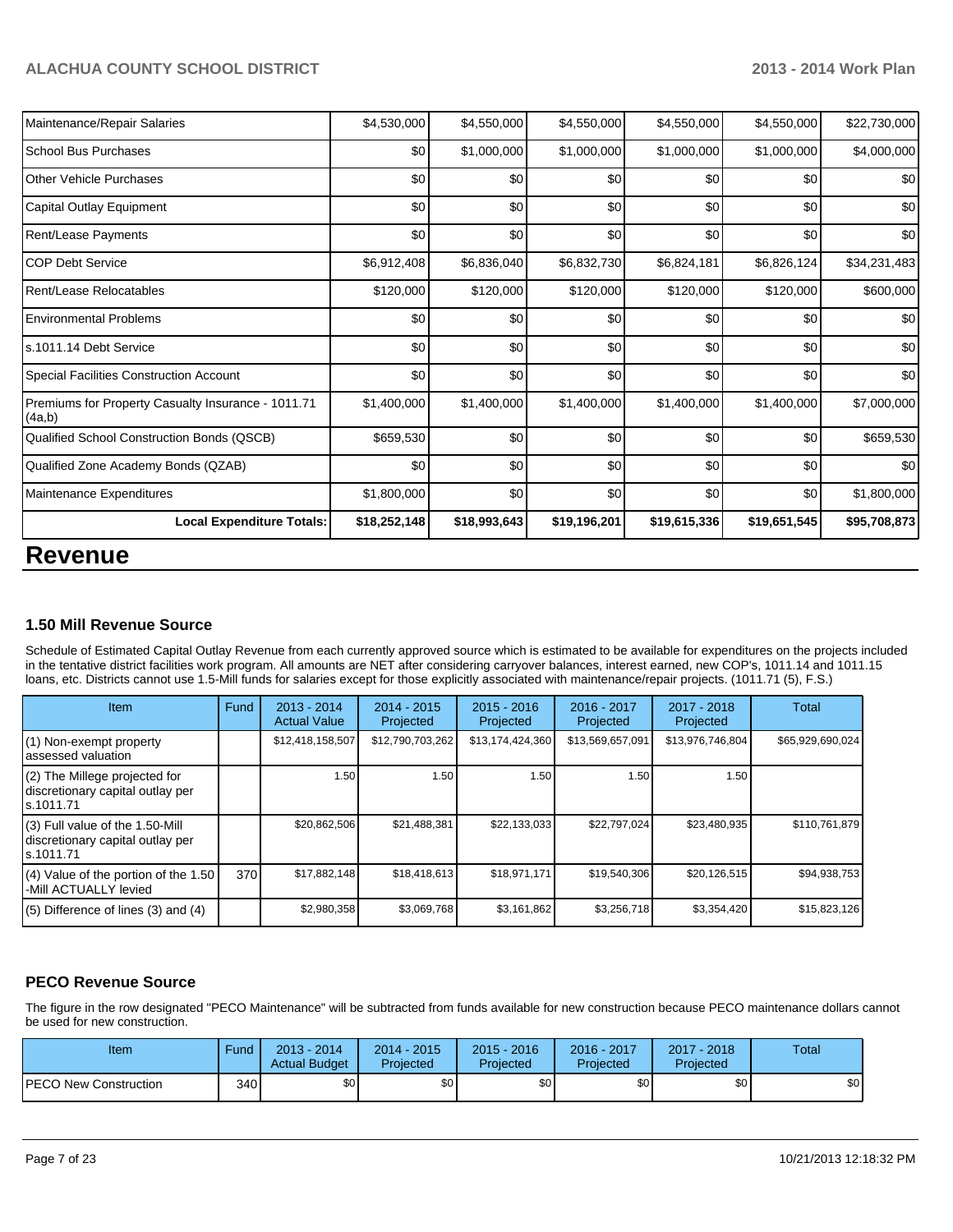| PECO Maintenance Expenditures I | \$0 <sub>1</sub> | ድስ<br>υŒ | \$57,474 | \$180,116 | \$431,759 | \$669,349 |
|---------------------------------|------------------|----------|----------|-----------|-----------|-----------|
|                                 | \$OI             | \$0      | \$57,474 | \$180,116 | \$431,759 | \$669,349 |

#### **CO & DS Revenue Source**

Revenue from Capital Outlay and Debt Service funds.

| Item                                               | Fund | $2013 - 2014$<br><b>Actual Budget</b> | $2014 - 2015$<br>Projected | $2015 - 2016$<br>Projected | $2016 - 2017$<br>Projected | $2017 - 2018$<br>Projected | Total     |
|----------------------------------------------------|------|---------------------------------------|----------------------------|----------------------------|----------------------------|----------------------------|-----------|
| ICO & DS Cash Flow-through<br><b>I</b> Distributed | 360  | \$155.574                             | \$155.574                  | \$155.574                  | \$155.574                  | \$155.574                  | \$777,870 |
| ICO & DS Interest on<br>Undistributed CO           | 360  | \$9,456                               | \$9,456                    | \$9.456                    | \$9.456                    | \$9,456                    | \$47,280  |
|                                                    |      | \$165,030                             | \$165,030                  | \$165,030                  | \$165,030                  | \$165,030                  | \$825,150 |

#### **Fair Share Revenue Source**

All legally binding commitments for proportionate fair-share mitigation for impacts on public school facilities must be included in the 5-year district work program.

Nothing reported for this section.

#### **Sales Surtax Referendum**

Specific information about any referendum for a 1-cent or ½-cent surtax referendum during the previous year.

**Did the school district hold a surtax referendum during the past fiscal year 2012 - 2013?**

No

#### **Additional Revenue Source**

Any additional revenue sources

| Item                                                                                            | $2013 - 2014$<br><b>Actual Value</b> | $2014 - 2015$<br>Projected | $2015 - 2016$<br>Projected | $2016 - 2017$<br>Projected | $2017 - 2018$<br>Projected | Total            |
|-------------------------------------------------------------------------------------------------|--------------------------------------|----------------------------|----------------------------|----------------------------|----------------------------|------------------|
| Proceeds from a s.1011.14/15 F.S. Loans                                                         | \$0                                  | \$0                        | \$0                        | \$0                        | \$0                        | \$0 <sub>1</sub> |
| District Bonds - Voted local bond<br>referendum proceeds per s.9, Art VII<br>State Constitution | \$0                                  | \$0                        | \$0                        | \$0                        | \$0                        | \$0              |
| Proceeds from Special Act Bonds                                                                 | \$0                                  | \$0                        | \$0                        | \$0                        | \$0                        | \$0              |
| <b>IEstimated Revenue from CO &amp; DS Bond</b><br>l Sale                                       | \$0                                  | \$0                        | \$0                        | \$0                        | \$0                        | \$0 <sub>1</sub> |
| Proceeds from Voted Capital<br>Improvements millage                                             | \$0                                  | \$0                        | \$0                        | \$0                        | \$0                        | \$0              |
| Other Revenue for Other Capital Projects                                                        | \$0                                  | \$0                        | \$0                        | \$0                        | \$0                        | \$0 <sub>1</sub> |
| Proceeds from 1/2 cent sales surtax<br>authorized by school board                               | \$0                                  | \$0                        | \$0                        | \$0                        | \$0                        | \$0 <sub>1</sub> |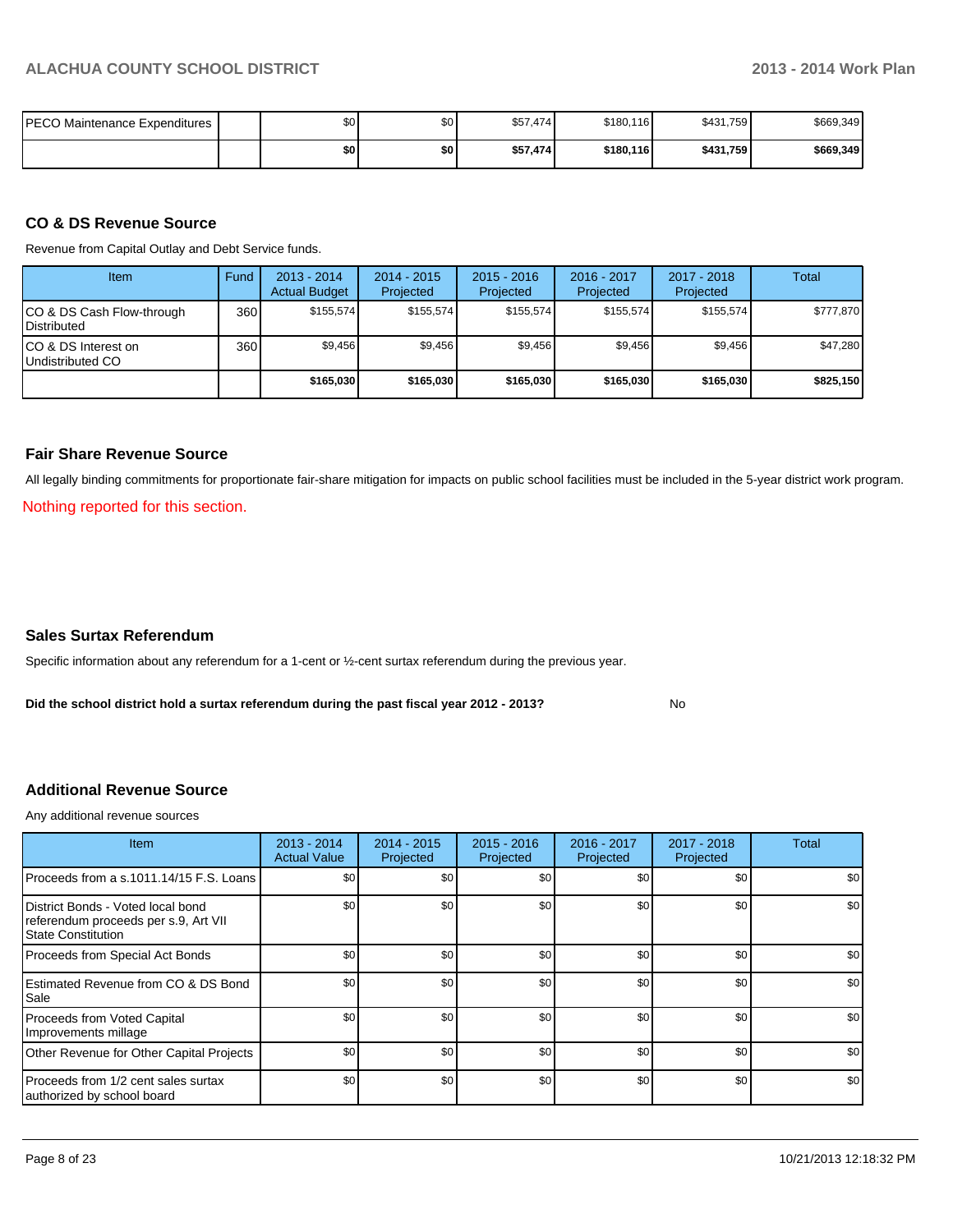| Proceeds from local governmental<br>infrastructure sales surtax                                                           | \$0       | \$0       | \$0       | \$0       | \$0       | \$0         |
|---------------------------------------------------------------------------------------------------------------------------|-----------|-----------|-----------|-----------|-----------|-------------|
| Proceeds from Certificates of<br>Participation (COP's) Sale                                                               | \$0       | \$0       | \$0       | \$0       | \$0       | \$0         |
| Classrooms First Bond proceeds amount<br>authorized in FY 1997-98                                                         | \$0       | \$0       | \$0       | \$0       | \$0       | \$0         |
| Classrooms for Kids                                                                                                       | \$0       | \$0       | \$0       | \$0       | \$0       | \$0         |
| <b>District Equity Recognition</b>                                                                                        | \$0       | \$0       | \$0       | \$0       | \$0       | \$0         |
| <b>Federal Grants</b>                                                                                                     | \$0       | \$0       | \$0       | \$0       | \$0       | \$0         |
| Proportionate share mitigation (actual<br>cash revenue only, not in kind donations)                                       | \$0       | \$0       | \$0       | \$0       | \$0       | \$0         |
| Impact fees received                                                                                                      | \$0       | \$0       | \$0       | \$0       | \$0       | \$0         |
| Private donations                                                                                                         | \$0       | \$0       | \$0       | \$0       | \$0       | \$0         |
| Grants from local governments or not-for-<br>profit organizations                                                         | \$0       | \$0       | \$0       | \$0       | \$0       | \$0         |
| Interest, Including Profit On Investment                                                                                  | \$154,970 | \$160,000 | \$160,000 | \$160,000 | \$160,000 | \$794,970   |
| Revenue from Bonds pledging proceeds<br>from 1 cent or 1/2 cent Sales Surtax                                              | \$0       | \$0       | \$0       | \$0       | \$0       | \$0         |
| <b>Total Fund Balance Carried Forward</b>                                                                                 | \$0       | \$0       | \$0       | \$0       | \$0       | \$0         |
| General Capital Outlay Obligated Fund<br><b>Balance Carried Forward From Total</b><br><b>Fund Balance Carried Forward</b> | \$0       | \$0       | \$0       | \$0       | \$0       | \$0         |
| Special Facilities Construction Account                                                                                   | \$0       | \$0       | \$0       | \$0       | \$0       | \$0         |
| One Cent - 1/2 Cent Sales Surtax Debt<br>Service From Total Fund Balance Carried<br>Forward                               | \$0       | \$0       | \$0       | \$0       | \$0       | \$0         |
| Capital Outlay Projects Funds Balance<br><b>Carried Forward From Total Fund</b><br><b>Balance Carried Forward</b>         | \$0       | \$0       | \$0       | \$0       | \$0       | \$0         |
| <b>Transfers From Food Service</b>                                                                                        | \$400,000 | \$250,000 | \$250,000 | \$250,000 | \$250,000 | \$1,400,000 |
| <b>Subtotal</b>                                                                                                           | \$554,970 | \$410,000 | \$410,000 | \$410,000 | \$410,000 | \$2,194,970 |

# **Total Revenue Summary**

| <b>Item Name</b>                                            | $2013 - 2014$<br><b>Budget</b> | 2014 - 2015<br>Projected | $2015 - 2016$<br>Projected | 2016 - 2017<br>Projected | $2017 - 2018$<br>Projected | <b>Five Year Total</b> |
|-------------------------------------------------------------|--------------------------------|--------------------------|----------------------------|--------------------------|----------------------------|------------------------|
| Local 1.5 Mill Discretionary Capital Outlay<br>Revenue      | \$17,882,148                   | \$18.418.613             | \$18,971,171               | \$19,540,306             | \$20,126,515               | \$94,938,753           |
| IPECO and 1.5 Mill Maint and Other 1.5<br>Mill Expenditures | (\$18,252,148)                 | (\$18,993,643)           | (\$19,196,201)             | (S19, 615, 336)          | (\$19,651,545)             | (\$95,708,873)         |
| IPECO Maintenance Revenue                                   | \$0                            | \$0                      | \$57.474                   | \$180, 116               | \$431,759                  | \$669,349              |
| Available 1.50 Mill for New<br><b>Construction</b>          | $($ \$370,000)                 | $($ \$575,030)           | (\$225,030)                | ( \$75,030]              | \$474.970                  | (\$770, 120)           |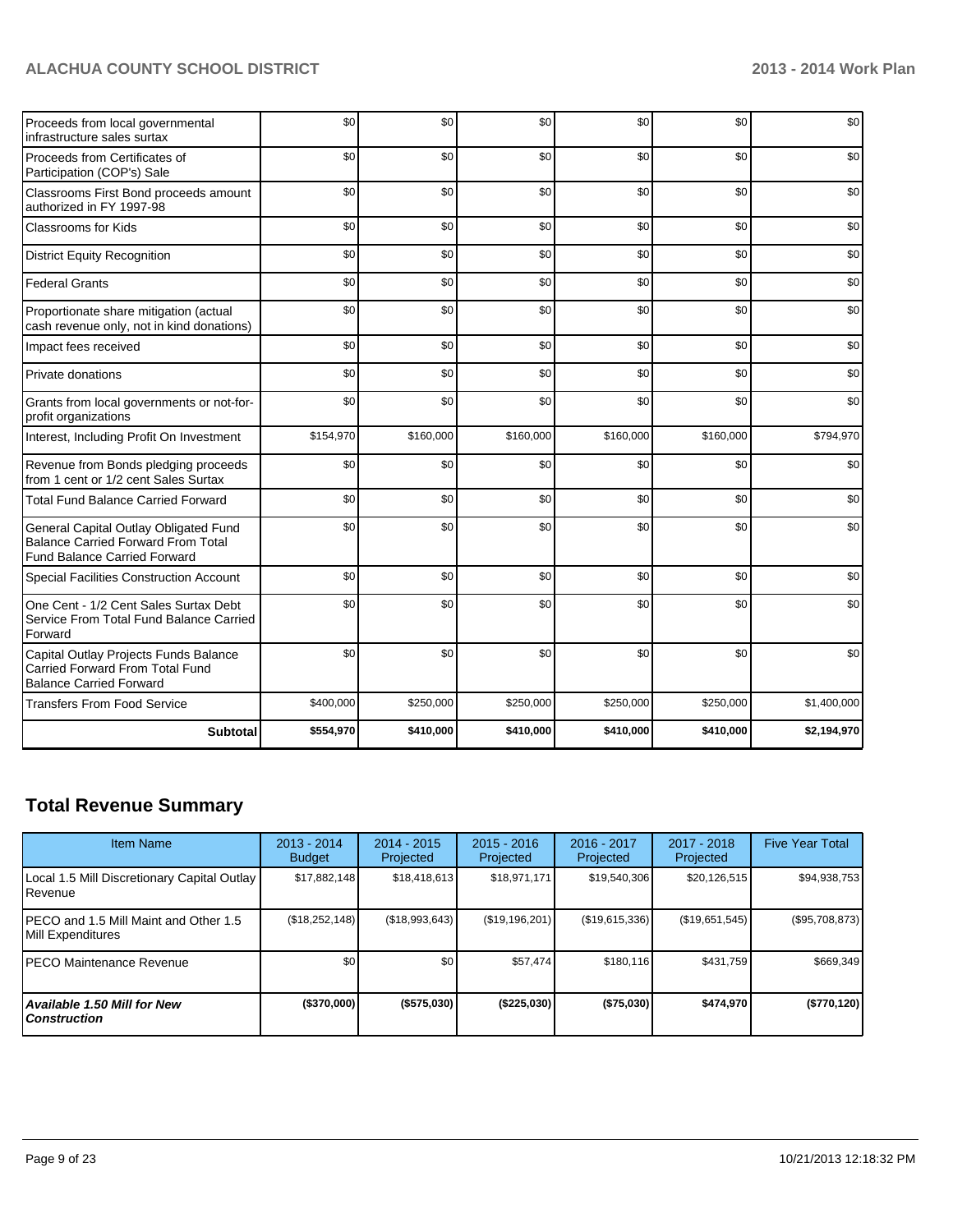| <b>Item Name</b>                 | 2013 - 2014<br><b>Budget</b> | 2014 - 2015<br>Projected | $2015 - 2016$<br>Projected | 2016 - 2017<br>Projected | 2017 - 2018<br>Projected | <b>Five Year Total</b> |
|----------------------------------|------------------------------|--------------------------|----------------------------|--------------------------|--------------------------|------------------------|
| CO & DS Revenue                  | \$165,030                    | \$165,030                | \$165,030                  | \$165,030                | \$165,030                | \$825,150              |
| PECO New Construction Revenue    | \$0                          | \$0 <sub>1</sub>         | \$0                        | \$0                      | \$0                      | \$0                    |
| Other/Additional Revenue         | \$554,970                    | \$410,000                | \$410,000                  | \$410,000                | \$410,000                | \$2,194,970            |
| <b>Total Additional Revenuel</b> | \$720,000                    | \$575,030                | \$575,030                  | \$575,030                | \$575,030                | \$3,020,120            |
| <b>Total Available Revenue</b>   | \$350,000                    | \$0                      | \$350,000                  | \$500,000                | \$1,050,000              | \$2,250,000            |

# **Project Schedules**

### **Capacity Project Schedules**

Nothing reported for this section. A schedule of capital outlay projects necessary to ensure the availability of satisfactory classrooms for the projected student enrollment in K-12 programs.

| <b>Planned Cost:</b>     |  |  |  |
|--------------------------|--|--|--|
| <b>Student Stations:</b> |  |  |  |
| <b>Total Classrooms:</b> |  |  |  |
| Gross Sq Ft:             |  |  |  |

#### **Other Project Schedules**

Major renovations, remodeling, and additions of capital outlay projects that do not add capacity to schools.

| <b>Project Description</b>                    | Location                   | $2013 - 2014$<br><b>Actual Budget</b> | $2014 - 2015$<br>Projected | $2015 - 2016$<br>Projected | 2016 - 2017<br>Projected | $2017 - 2018$<br>Projected | Total          | Funded |
|-----------------------------------------------|----------------------------|---------------------------------------|----------------------------|----------------------------|--------------------------|----------------------------|----------------|--------|
| Renovate Science Bldgs. 10-13 WESTWOOD MIDDLE |                            | \$0                                   | \$0                        | \$0                        | \$0                      | \$1,150,000                | \$1,150,000 No |        |
| Renovate Kitchen / Dining                     | <b>IDYLWILD ELEMENTARY</b> | \$0                                   | \$0                        | \$0                        | \$0                      | \$750,000                  | \$750,000 Yes  |        |
| New Kitchen and Renovate<br>Dining            | ISANTA FE SENIOR HIGH I    | \$0                                   | \$0                        | \$0                        | \$0                      | \$2,775,000                | \$2,775,000 No |        |
| Building 5 Renovations &<br>HVAC/Roof         | <b>ALACHUA ELEMENTARY</b>  | \$0                                   | \$0                        | \$0                        | \$0                      | \$300,000                  | \$300,000 No   |        |
| Bldg. 2 Asbestos Abatement &<br>Ren.          | <b>WESTWOOD MIDDLE</b>     | \$0                                   | \$0                        | \$0                        | \$0                      | \$500,000                  | \$500,000 No   |        |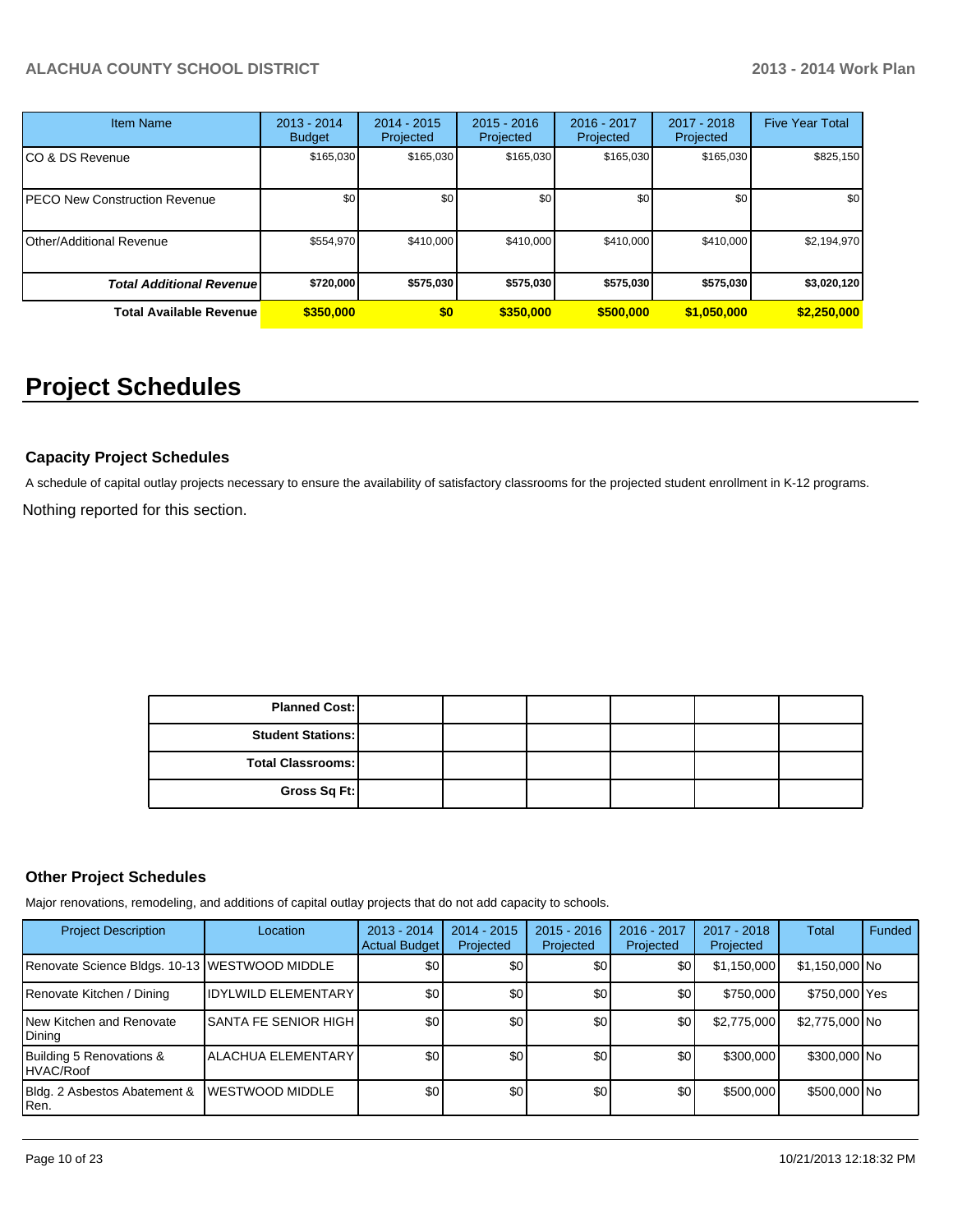| Remode Bldg 11 - Admin to<br>Science                | <b>WESTWOOD MIDDLE</b>                                           | \$0              | \$0 | \$0       | \$0       | \$300,000   | \$300,000 Yes |  |
|-----------------------------------------------------|------------------------------------------------------------------|------------------|-----|-----------|-----------|-------------|---------------|--|
| Science Renovations - Bldg. 15 EASTSIDE SENIOR HIGH |                                                                  | \$0              | \$0 | \$350,000 | \$0       | \$0         | \$350,000 Yes |  |
| Asbestos Abatement & Ren. -<br>Bldg. 1              | <b>LEASTSIDE SENIOR HIGH</b>                                     | \$0 <sub>0</sub> | \$0 | \$0       | \$0       | \$120,000   | \$120,000 No  |  |
| <b>Window Replacement</b>                           | <b>GAINESVILLE SENIOR</b><br><b>IHIGH</b>                        | \$0              | \$0 | \$0       | \$500,000 | \$0         | \$500,000 Yes |  |
| <b>Energy Efficiency Upgrades</b>                   | <b>IEASTSIDE SENIOR HIGH I</b>                                   | \$0              | \$0 | \$0       | \$0       | \$650,000   | \$650,000 No  |  |
| Renovate Kitchen and Dining                         | <b>A Q JONES</b><br><b>EXCEPTIONAL</b><br><b>STUDENTS CENTER</b> | \$350,000        | \$0 | \$0       | \$0       | \$0         | \$350,000 Yes |  |
|                                                     |                                                                  | \$350,000        | \$0 | \$350,000 | \$500,000 | \$6,545,000 | \$7,745,000   |  |

#### **Additional Project Schedules**

Any projects that are not identified in the last approved educational plant survey.

Nothing reported for this section.

#### **Non Funded Growth Management Project Schedules**

Schedule indicating which projects, due to planned development, that CANNOT be funded from current revenues projected over the next five years.

| <b>Project Description</b>               | $2013 - 2014$<br>Actual Budget | 2014 - 2015<br>Projected | $2015 - 2016$<br>Projected | 2016 - 2017<br>Projected | 2017 - 2018<br>Projected | <b>Total</b> | Funded |
|------------------------------------------|--------------------------------|--------------------------|----------------------------|--------------------------|--------------------------|--------------|--------|
| <b>Project description not specified</b> | \$0 <sub>1</sub>               | \$0                      | \$OI                       | \$0 <sub>1</sub>         | \$0                      |              | \$0 No |
|                                          | \$0                            | \$0                      | \$0 I                      | \$0                      | \$0                      | \$0          |        |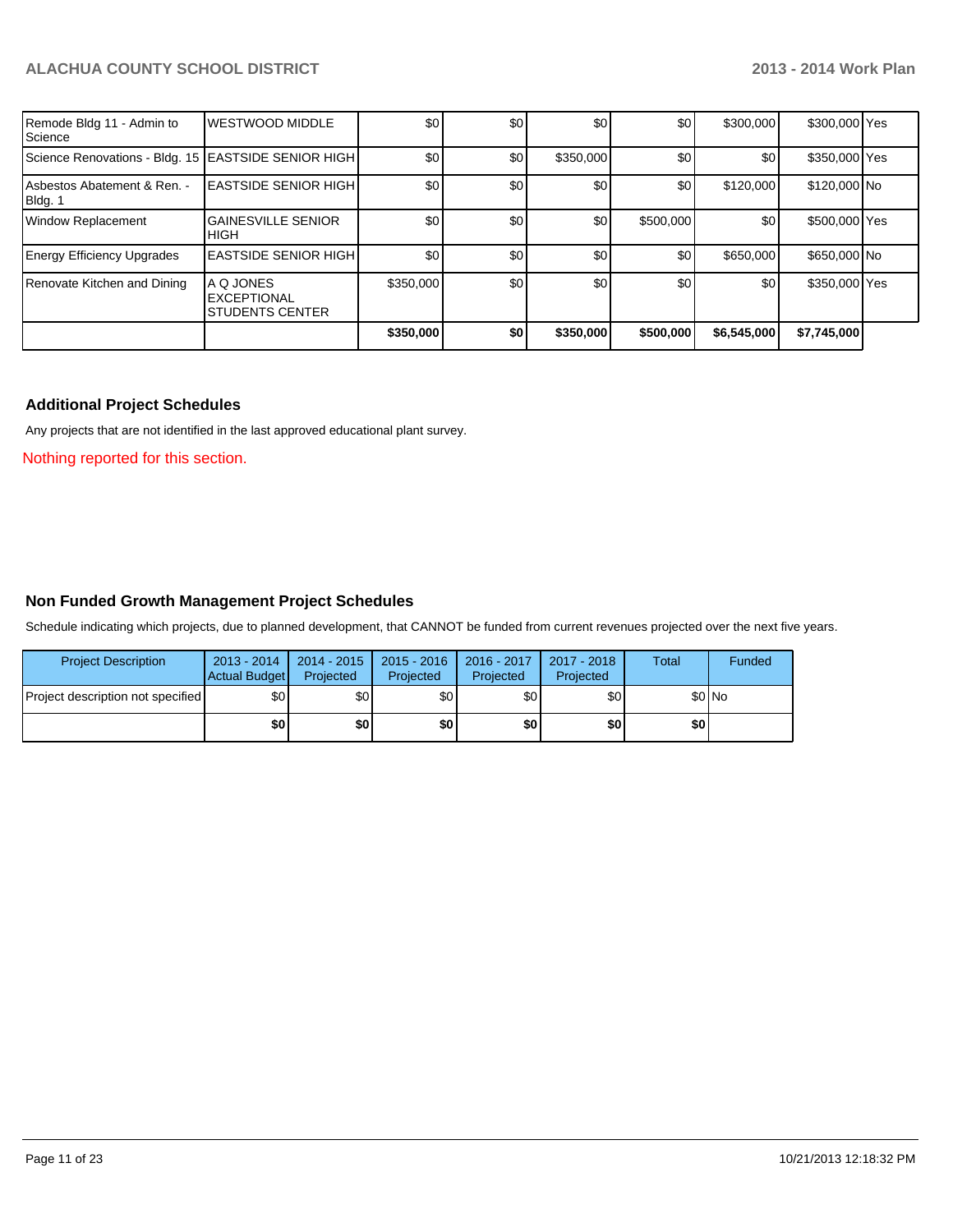# **Capacity Tracking**

| Location                                                  | $2013 -$<br><b>2014 Satis.</b><br>Stu. Sta. | Actual<br>$2013 -$<br><b>2014 FISH</b><br>Capacity | Actual<br>$2012 -$<br>2013<br><b>COFTE</b> | # Class<br><b>Rooms</b> | Actual<br>Average<br>$2013 -$<br>2014 Class<br><b>Size</b> | Actual<br>$2013 -$<br>2014<br><b>Utilization</b> | <b>New</b><br>Stu.<br>Capacity | <b>New</b><br>Rooms to<br>be<br>Added/Re<br>moved | Projected<br>$2017 -$<br>2018<br><b>COFTE</b> | Projected<br>$2017 -$<br>2018<br><b>Utilization</b> | Projected<br>$2017 -$<br>2018 Class<br><b>Size</b> |
|-----------------------------------------------------------|---------------------------------------------|----------------------------------------------------|--------------------------------------------|-------------------------|------------------------------------------------------------|--------------------------------------------------|--------------------------------|---------------------------------------------------|-----------------------------------------------|-----------------------------------------------------|----------------------------------------------------|
| <b>CHARLES W DUVAL</b><br><b>ELEMENTARY</b>               | 467                                         | 467                                                | 304                                        | 25                      | 12                                                         | 65.00 %                                          | $\Omega$                       | $\Omega$                                          | 319                                           | 68.00%                                              | 13                                                 |
| <b>J J FINLEY</b><br><b>ELEMENTARY</b>                    | 589                                         | 589                                                | 549                                        | 32                      | 17                                                         | 93.00 %                                          | $\Omega$                       | $\Omega$                                          | 580                                           | 98.00%                                              | 18                                                 |
| <b>STEPHEN FOSTER</b><br><b>ELEMENTARY</b>                | 521                                         | 521                                                | 457                                        | 28                      | 16                                                         | 88.00 %                                          | $\Omega$                       | $\Omega$                                          | 489                                           | 94.00%                                              | 17                                                 |
| A Q JONES<br><b>EXCEPTIONAL</b><br><b>STUDENTS CENTER</b> | 178                                         | 178                                                | 110                                        | 16                      | $\overline{7}$                                             | 62.00 %                                          | $\Omega$                       | $\Omega$                                          | 54                                            | 30.00 %                                             | 3                                                  |
| <b>LAKE FOREST</b><br><b>ELEMENTARY</b>                   | 620                                         | 620                                                | 307                                        | 35                      | 9                                                          | 49.00 %                                          | $\Omega$                       | $\Omega$                                          | 331                                           | 53.00 %                                             | 9                                                  |
| <b>SIDNEY LANIER</b><br><b>CENTER</b>                     | 369                                         | 369                                                | 146                                        | 33                      | $\overline{4}$                                             | 40.00 %                                          | $\Omega$                       | $\Omega$                                          | 116                                           | 31.00 %                                             | 4                                                  |
| W W IRBY ELEMENTARY                                       | 564                                         | 564                                                | 445                                        | 34                      | 13                                                         | 79.00 %                                          | $\Omega$                       | $\Omega$                                          | 479                                           | 85.00 %                                             | 14                                                 |
| <b>OAKVIEW MIDDLE</b>                                     | 822                                         | 739                                                | 658                                        | 36                      | 18                                                         | 89.00 %                                          | $\Omega$                       | $\Omega$                                          | 611                                           | 83.00 %                                             | 17                                                 |
| <b>KANAPAHA MIDDLE</b>                                    | 1,200                                       | 1,080                                              | 972                                        | 53                      | 18                                                         | 90.00 %                                          | $\mathbf 0$                    | $\Omega$                                          | 897                                           | 83.00 %                                             | 17                                                 |
| <b>LAWTON M CHILES</b><br><b>ELEMENTARY</b>               | 735                                         | 735                                                | 614                                        | 39                      | 16                                                         | 84.00 %                                          | $\mathbf 0$                    | $\Omega$                                          | 658                                           | 90.00%                                              | 17                                                 |
| <b>HORIZON CENTER</b>                                     | 317                                         | 317                                                | 92                                         | 14                      | $\overline{7}$                                             | 29.00 %                                          | $\mathbf 0$                    | $\Omega$                                          | 86                                            | 27.00 %                                             | 6                                                  |
| Meadowbrook                                               | 704                                         | 704                                                | 583                                        | 38                      | 15                                                         | 83.00 %                                          | $\mathbf 0$                    | $\Omega$                                          | 616                                           | 88.00%                                              | 16                                                 |
| <b>FORT CLARKE MIDDLE</b>                                 | 973                                         | 875                                                | 823                                        | 42                      | 20                                                         | 94.00 %                                          | $\mathbf 0$                    | $\Omega$                                          | 762                                           | 87.00 %                                             | 18                                                 |
| <b>HIDDEN OAK</b><br><b>ELEMENTARY</b>                    | 705                                         | 705                                                | 716                                        | 38                      | 19                                                         | 102.00 %                                         | $\Omega$                       | $\Omega$                                          | 752                                           | 107.00%                                             | 20                                                 |
| <b>KIMBALL WILES</b><br><b>ELEMENTARY</b>                 | 709                                         | 709                                                | 708                                        | 38                      | 19                                                         | 100.00 %                                         | 54                             | 3                                                 | 766                                           | 100.00%                                             | 19                                                 |
| <b>NEWBERRY</b><br><b>ELEMENTARY</b>                      | 532                                         | 532                                                | 482                                        | 30                      | 16                                                         | 91.00 %                                          | $\mathbf 0$                    | $\Omega$                                          | 517                                           | 97.00 %                                             | 17                                                 |
| <b>C W NORTON</b><br><b>ELEMENTARY</b>                    | 701                                         | 701                                                | 597                                        | 38                      | 16                                                         | 85.00 %                                          | $\mathbf 0$                    | $\Omega$                                          | 642                                           | 92.00%                                              | 17                                                 |
| <b>WILLIAM S TALBOT</b><br><b>ELEMENTARY</b>              | 722                                         | 722                                                | 690                                        | 39                      | 18                                                         | 96.00 %                                          | $\Omega$                       | $\Omega$                                          | 747                                           | 103.00 %                                            | 19                                                 |
| <b>MARJORIE K RAWLINGS</b><br><b>ELEMENTARY</b>           | 467                                         | 467                                                | 280                                        | 25                      | 11                                                         | 60.00 %                                          | $\overline{0}$                 | $\overline{0}$                                    | 309                                           | 66.00%                                              | 12                                                 |
| <b>W TRAVIS LOFTEN</b><br><b>SENIOR HIGH</b>              | 641                                         | 512                                                | 208                                        | 29                      | $\overline{7}$                                             | 41.00 %                                          | 0                              | 0                                                 | 171                                           | 33.00 %                                             | 6                                                  |
| <b>EASTSIDE SENIOR HIGH</b>                               | 2,157                                       | 2,049                                              | 1,256                                      | 89                      | 14                                                         | 61.00 %                                          | $\mathbf 0$                    | $\Omega$                                          | 1,053                                         | 51.00 %                                             | 12                                                 |
| F W BUCHHOLZ SENIOR<br> HIGH                              | 2,274                                       | 2,160                                              | 1,975                                      | 96                      | 21                                                         | 91.00 %                                          | $\mathbf 0$                    | 0                                                 | 1,654                                         | 77.00 %                                             | 17                                                 |
| <b>PRAIRIE VIEW</b><br><b>ELEMENTARY</b>                  | 575                                         | 575                                                | 2                                          | 31                      | 0                                                          | 0.00%                                            | 0                              | $\overline{0}$                                    | 8                                             | 1.00%                                               | 0                                                  |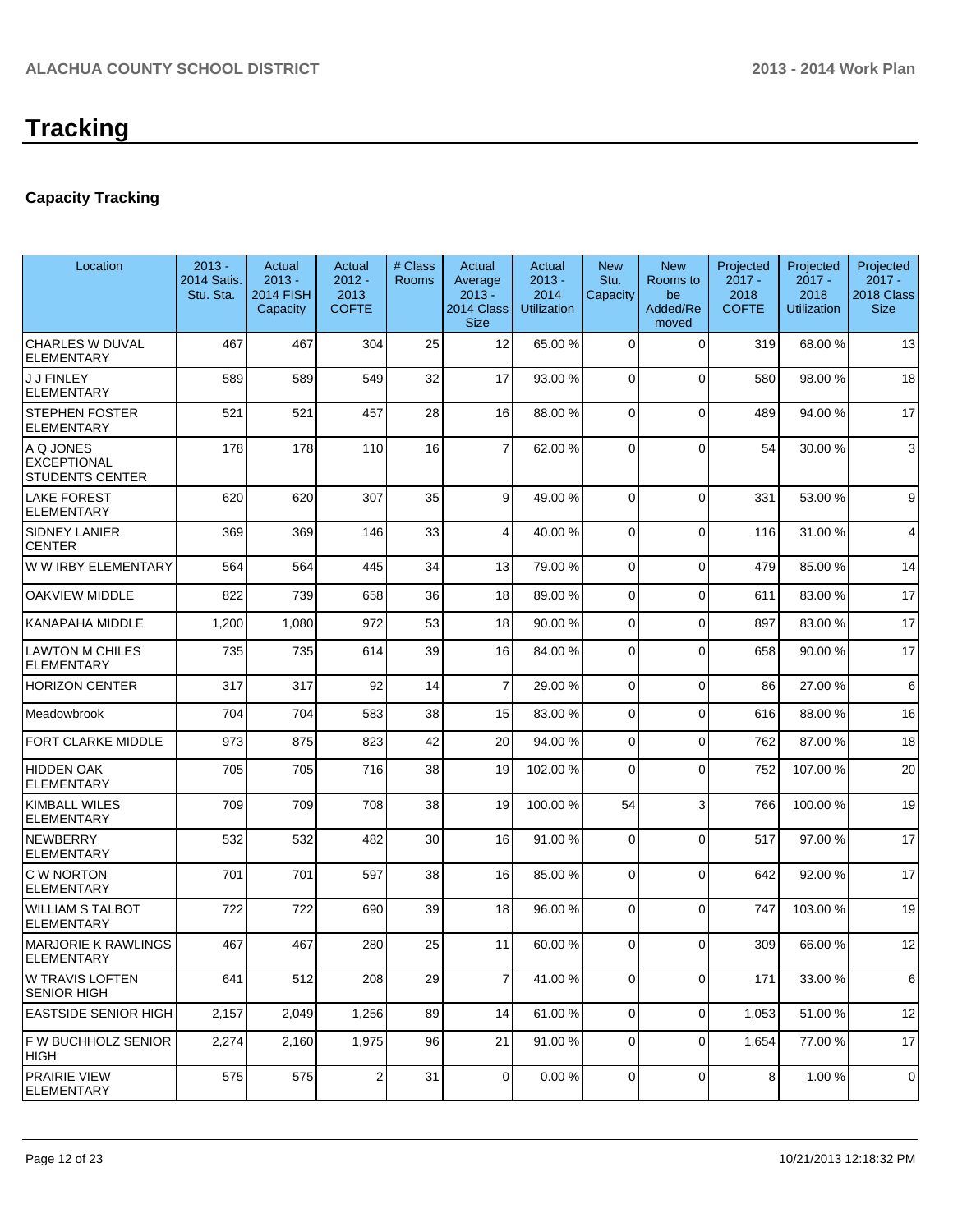| HIGH SPRINGS<br><b>COMMUNITY SCHOOL</b>     | 1,096  | 986    | 828    | 53    | 16              | 84.00 %  | $\Omega$    | $\Omega$    | 837    | 85.00 %  | 16 |
|---------------------------------------------|--------|--------|--------|-------|-----------------|----------|-------------|-------------|--------|----------|----|
| <b>SANTA FE SENIOR HIGH</b>                 | 1,520  | 1,444  | 963    | 63    | 15              | 67.00 %  | 0           | $\mathbf 0$ | 798    | 55.00 %  | 13 |
| <b>CHESTER SHELL</b><br><b>ELEMENTARY</b>   | 386    | 386    | 184    | 22    | 8               | 48.00 %  | $\Omega$    | $\Omega$    | 197    | 51.00 %  | 9  |
| <b>WALDO COMMUNITY</b><br><b>SCHOOL</b>     | 244    | 244    | 196    | 13    | 15              | 80.00 %  | $\Omega$    | $\Omega$    | 212    | 87.00 %  | 16 |
| IMYRA TERWILLIGER<br><b>ELEMENTARY</b>      | 575    | 575    | 598    | 31    | 19              | 104.00 % | 0           | $\Omega$    | 636    | 111.00 % | 21 |
| <b>IDYLWILD ELEMENTARY</b>                  | 597    | 597    | 661    | 32    | 21              | 111.00 % | $\Omega$    | $\Omega$    | 716    | 120.00%  | 22 |
| <b>GLEN SPRINGS</b><br><b>ELEMENTARY</b>    | 463    | 463    | 435    | 25    | 17              | 94.00 %  | $\Omega$    | $\Omega$    | 458    | 99.00 %  | 18 |
| <b>GAINESVILLE SENIOR</b><br><b>HIGH</b>    | 2,037  | 1,935  | 1.794  | 88    | 20              | 93.00 %  | 0           | $\Omega$    | 1.508  | 78.00 %  | 17 |
| <b>ALACHUA ELEMENTARY</b>                   | 553    | 553    | 374    | 28    | 13              | 68.00 %  | $\mathbf 0$ | $\Omega$    | 394    | 71.00%   | 14 |
| <b>ARCHER ELEMENTARY</b><br><b>SCHOOL</b>   | 507    | 507    | 463    | 27    | 17              | 91.00 %  | $\Omega$    | $\Omega$    | 489    | 96.00 %  | 18 |
| HAWTHORNE MIDDLE /<br><b>HIGH SCHOOL</b>    | 738    | 664    | 299    | 32    | 9               | 45.00 %  | $\mathbf 0$ | $\Omega$    | 264    | 40.00%   | 8  |
| A L MEBANE MIDDLE                           | 866    | 779    | 383    | 39    | 10 <sup>1</sup> | 49.00 %  | $\mathbf 0$ | $\mathbf 0$ | 355    | 46.00 %  | 9  |
| <b>NEWBERRY SENIOR</b><br><b>HIGH</b>       | 839    | 671    | 554    | 35    | 16              | 83.00 %  | $\Omega$    | $\Omega$    | 466    | 69.00%   | 13 |
| <b>LITTLEWOOD</b><br><b>ELEMENTARY</b>      | 584    | 584    | 601    | 32    | 19              | 103.00 % | $\Omega$    | $\Omega$    | 661    | 113.00 % | 21 |
| <b>W A METCALFE</b><br><b>ELEMENTARY</b>    | 518    | 518    | 291    | 29    | 10              | 56.00 %  | 0           | $\Omega$    | 330    | 64.00%   | 11 |
| <b>JOSEPH WILLIAMS</b><br><b>ELEMENTARY</b> | 569    | 569    | 569    | 30    | 19              | 100.00 % | $\Omega$    | $\Omega$    | 612    | 108.00%  | 20 |
| <b>ABRAHAM LINCOLN</b><br><b>MIDDLE</b>     | 1,170  | 1,053  | 689    | 51    | 14              | 65.00 %  | $\Omega$    | $\Omega$    | 643    | 61.00%   | 13 |
| HOWARD W BISHOP<br>MIDDLE                   | 1,187  | 1,068  | 683    | 53    | 13              | 64.00 %  | $\Omega$    | $\Omega$    | 642    | 60.00%   | 12 |
| IWESTWOOD MIDDLE                            | 1,284  | 1,155  | 994    | 55    | 18              | 86.00 %  | $\mathbf 0$ | $\Omega$    | 933    | 81.00%   | 17 |
|                                             | 33,275 | 31,641 | 24,532 | 1,616 | 15              | 77.53 %  | 54          | 3           | 23,768 | 74.99%   | 15 |

The COFTE Projected Total (23,768) for 2017 - 2018 must match the Official Forecasted COFTE Total (23,767 ) for 2017 - 2018 before this section can be completed. In the event that the COFTE Projected Total does not match the Official forecasted COFTE, then the Balanced Projected COFTE Table should be used to balance COFTE.

| Projected COFTE for 2017 - 2018 |        |  |  |  |
|---------------------------------|--------|--|--|--|
| Elementary (PK-3)               | 8,670  |  |  |  |
| Middle (4-8)                    | 9,048  |  |  |  |
| High (9-12)                     | 6,050  |  |  |  |
|                                 | 23,767 |  |  |  |

| <b>Grade Level Type</b> | <b>Balanced Projected</b><br>COFTE for 2017 - 2018 |
|-------------------------|----------------------------------------------------|
| Elementary (PK-3)       |                                                    |
| Middle (4-8)            |                                                    |
| High (9-12)             |                                                    |
|                         | 23,768                                             |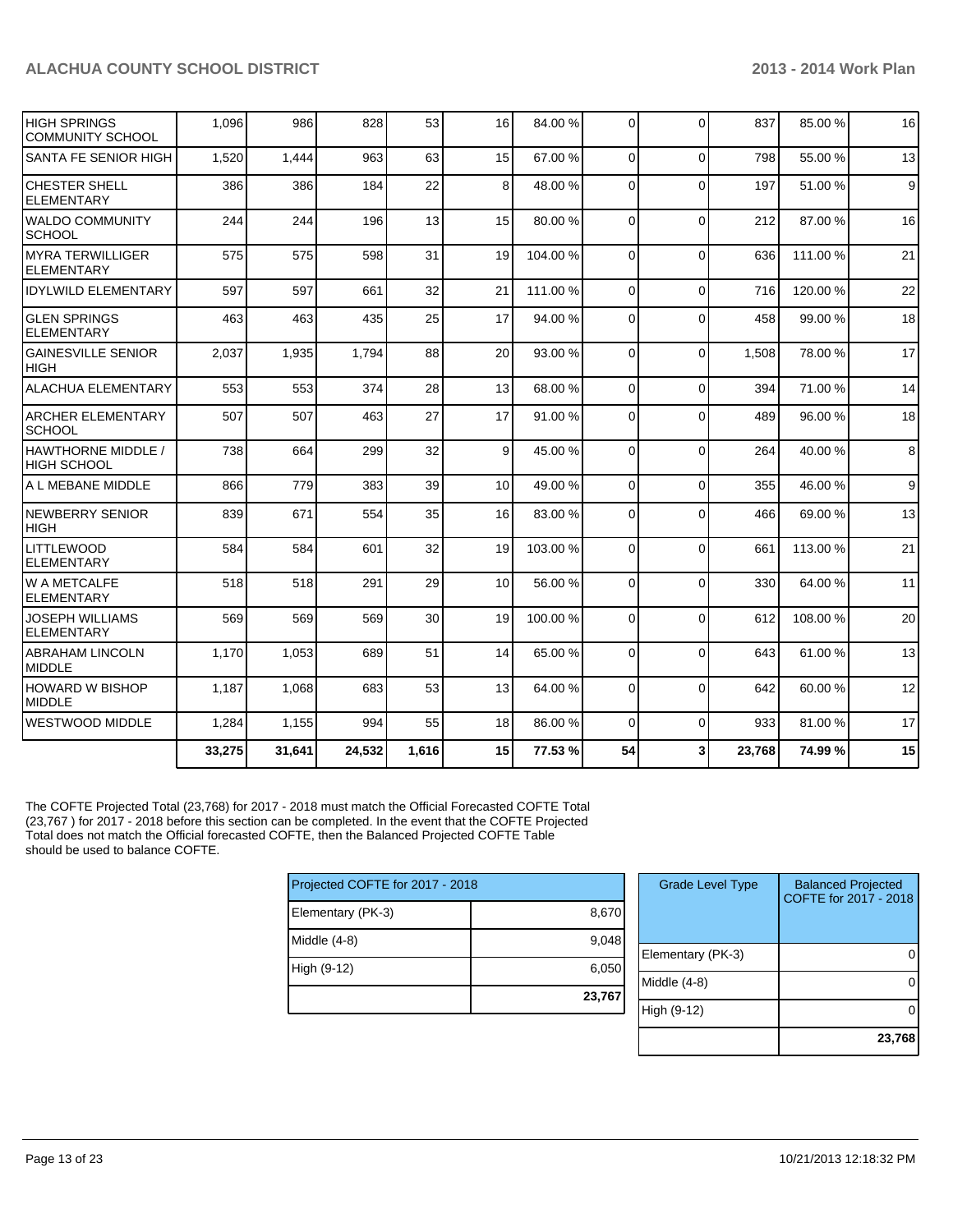#### **Relocatable Replacement**

Number of relocatable classrooms clearly identified and scheduled for replacement in the school board adopted financially feasible 5-year district work program.

| Location                                 | 2014<br>$2013 -$ | $2014 - 2015$ | $2015 - 2016$ | 2016 - 2017 | 2017 - 2018 | Year 5 Total |
|------------------------------------------|------------------|---------------|---------------|-------------|-------------|--------------|
| <b>Total Relocatable Replacements: I</b> |                  |               |               |             |             |              |

#### **Charter Schools Tracking**

Information regarding the use of charter schools.

| <b>Location-Type</b>                               | # Relocatable<br>units or<br>permanent<br>classrooms | Owner      | <b>Year Started or</b><br>Scheduled | <b>Student</b><br><b>Stations</b> | <b>Students</b><br>Enrolled | Years in<br>Contract | <b>Total Charter</b><br><b>Students</b><br>projected for<br>2017 - 2018 |
|----------------------------------------------------|------------------------------------------------------|------------|-------------------------------------|-----------------------------------|-----------------------------|----------------------|-------------------------------------------------------------------------|
| Caring and Sharing Learning<br>School. Inc.        |                                                      | 8 PRIVATE  | 1998                                | 160                               | 129                         | 9                    | 137                                                                     |
| Einstein Montessori School, Inc.                   |                                                      | 12 PRIVATE | 1999                                | 126                               | 102                         |                      | 110                                                                     |
| <b>Expressions Learning Arts</b><br>Academy, Inc.  |                                                      | 8 PRIVATE  | 1999                                | 116                               | 92                          | 4                    | 100                                                                     |
| Florida SIA Tech at Gainesville<br>Job Core Center |                                                      | 6 PRIVATE  | 2003                                | 120                               | 65                          | 5                    | 73                                                                      |
| <b>Genesis Preparatory School</b>                  |                                                      | 4 PRIVATE  | 2000                                | 80                                | 69                          | 10                   | 77                                                                      |
| Healthy Learning Academy, Inc.                     |                                                      | 5 PRIVATE  | 2006                                | 100                               | 92                          | $\overline{2}$       | 100                                                                     |
| Hoggetowne Middle School                           |                                                      | 9 PRIVATE  | 2003                                | 160                               | 113                         | 5                    | 121                                                                     |
| Micanopy Area Cooperative<br>School, Inc.          |                                                      | 8 PRIVATE  | 1997                                | 154                               | 146                         | 4                    | 154                                                                     |
| Micanopy Middle School, Inc.                       |                                                      | 4 PRIVATE  | 2002                                | 80                                | 64                          | 4                    | 72                                                                      |
| One Room School House Project,<br>Inc. Elementary  |                                                      | 11 PRIVATE | 1997                                | 220                               | 198                         |                      | 206                                                                     |
| <b>MYcroSchool</b>                                 |                                                      | 6 PRIVATE  | 2011                                | 250                               | 172                         | 3                    | 180                                                                     |
| Alachua Learning Center Inc.,<br>Middle            |                                                      | 9 PRIVATE  | 1999                                | 90                                | 51                          |                      | 60                                                                      |
| Alachua Learning Center., Inc<br>Elementary        |                                                      | 5 PRIVATE  | 2006                                | 110                               | 106                         | 3                    | 114                                                                     |
| One Room Middle School                             |                                                      | 4 PRIVATE  | 2010                                | 88                                | 41                          | 3                    | 49                                                                      |
|                                                    | 99                                                   |            |                                     | 1,854                             | 1,440                       |                      | 1,553                                                                   |

### **Special Purpose Classrooms Tracking**

The number of classrooms that will be used for certain special purposes in the current year, by facility and type of classroom, that the district will, 1), not use for educational purposes, and 2), the co-teaching classrooms that are not open plan classrooms and will be used for educational purposes.

| School                                 | School Type | $\parallel$ # of Elementary $\parallel$ # of Middle 4-8 $\parallel$ # of High 9-12<br><b>IK-3 Classrooms I</b> | <b>Classrooms</b> | <b>Classrooms</b> | # of $ESE$<br>Classrooms | # of Combo<br><b>Classrooms</b> | <b>Total</b><br><b>Classrooms</b> |
|----------------------------------------|-------------|----------------------------------------------------------------------------------------------------------------|-------------------|-------------------|--------------------------|---------------------------------|-----------------------------------|
| <b>Total Educational Classrooms: I</b> |             |                                                                                                                |                   |                   |                          | 01                              | 0                                 |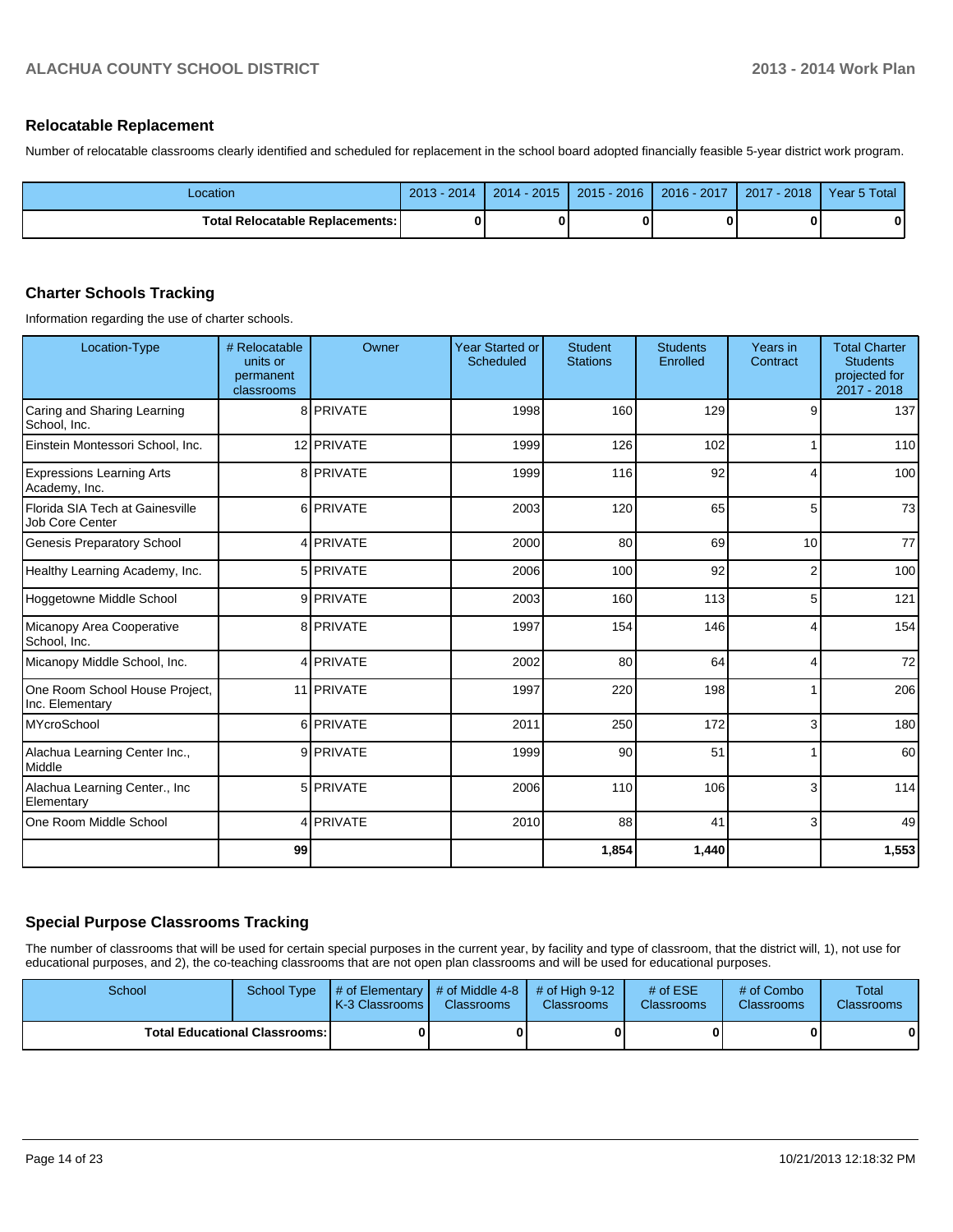| School                        |  | School Type $\parallel \#$ of Elementary $\parallel \#$ of Middle 4-8 $\parallel \#$ of High 9-12<br><b>K-3 Classrooms L</b> | <b>Classrooms</b> | <b>Classrooms</b> | # of $ESE$<br><b>Classrooms</b> | # of Combo<br><b>Classrooms</b> | Total<br><b>Classrooms</b> |
|-------------------------------|--|------------------------------------------------------------------------------------------------------------------------------|-------------------|-------------------|---------------------------------|---------------------------------|----------------------------|
| Total Co-Teaching Classrooms: |  |                                                                                                                              |                   |                   |                                 | 0                               | 0                          |

#### **Infrastructure Tracking**

**Necessary offsite infrastructure requirements resulting from expansions or new schools. This section should include infrastructure information related to capacity project schedules and other project schedules (Section 4).**

None at this time

**Proposed location of planned facilities, whether those locations are consistent with the comprehensive plans of all affected local governments, and recommendations for infrastructure and other improvements to land adjacent to existing facilities. Provisions of 1013.33(12), (13) and (14) and 1013.36 must be addressed for new facilities planned within the 1st three years of the plan (Section 5).**

No planned facilites at this time.

**Consistent with Comp Plan?** Yes

#### **Net New Classrooms**

The number of classrooms, by grade level and type of construction, that were added during the last fiscal year.

| List the net new classrooms added in the 2012 - 2013 fiscal year.                                                                                       |                               |                             |                                |                                                                        | Llist the net new classrooms to be added in the 2013 - 2014 fiscal<br>Ivear. |                            |                                |                        |
|---------------------------------------------------------------------------------------------------------------------------------------------------------|-------------------------------|-----------------------------|--------------------------------|------------------------------------------------------------------------|------------------------------------------------------------------------------|----------------------------|--------------------------------|------------------------|
| "Classrooms" is defined as capacity carrying classrooms that are added to increase<br>capacity to enable the district to meet the Class Size Amendment. |                               |                             |                                | Totals for fiscal year 2013 - 2014 should match totals in Section 15A. |                                                                              |                            |                                |                        |
| Location                                                                                                                                                | $2012 - 2013 \#$<br>Permanent | $2012 - 2013 \#$<br>Modular | $2012 - 2013$ #<br>Relocatable | $2012 - 2013$<br>Total                                                 | $2013 - 2014$ #<br>Permanent                                                 | $2013 - 2014$ #<br>Modular | $2013 - 2014$ #<br>Relocatable | $2013 - 2014$<br>Total |
| Elementary (PK-3)                                                                                                                                       |                               |                             |                                |                                                                        |                                                                              |                            |                                |                        |
| Middle (4-8)                                                                                                                                            |                               |                             |                                |                                                                        |                                                                              |                            |                                |                        |
| High (9-12)                                                                                                                                             |                               |                             |                                |                                                                        |                                                                              |                            |                                |                        |
|                                                                                                                                                         |                               |                             |                                |                                                                        |                                                                              |                            |                                | 0                      |

#### **Relocatable Student Stations**

Number of students that will be educated in relocatable units, by school, in the current year, and the projected number of students for each of the years in the workplan.

| <b>Site</b>                     | $2013 - 2014$ | $2014 - 2015$ | $2015 - 2016$ | 2016 - 2017 | 2017 - 2018 | 5 Year Average |
|---------------------------------|---------------|---------------|---------------|-------------|-------------|----------------|
| IGLEN SPRINGS ELEMENTARY        |               |               |               |             |             | 0              |
| IMARJORIE K RAWLINGS ELEMENTARY |               |               |               |             |             | 0              |
| IW TRAVIS LOFTEN SENIOR HIGH    |               |               |               |             |             | $\Omega$       |
| IEASTSIDE SENIOR HIGH           | 100           | 50            | 50            | 50          | 50          | 60             |
| IF W BUCHHOLZ SENIOR HIGH       | 200           | 200           | 200           | 200         | 200         | 200            |
| PRAIRIE VIEW ELEMENTARY         |               |               |               |             |             | $\overline{0}$ |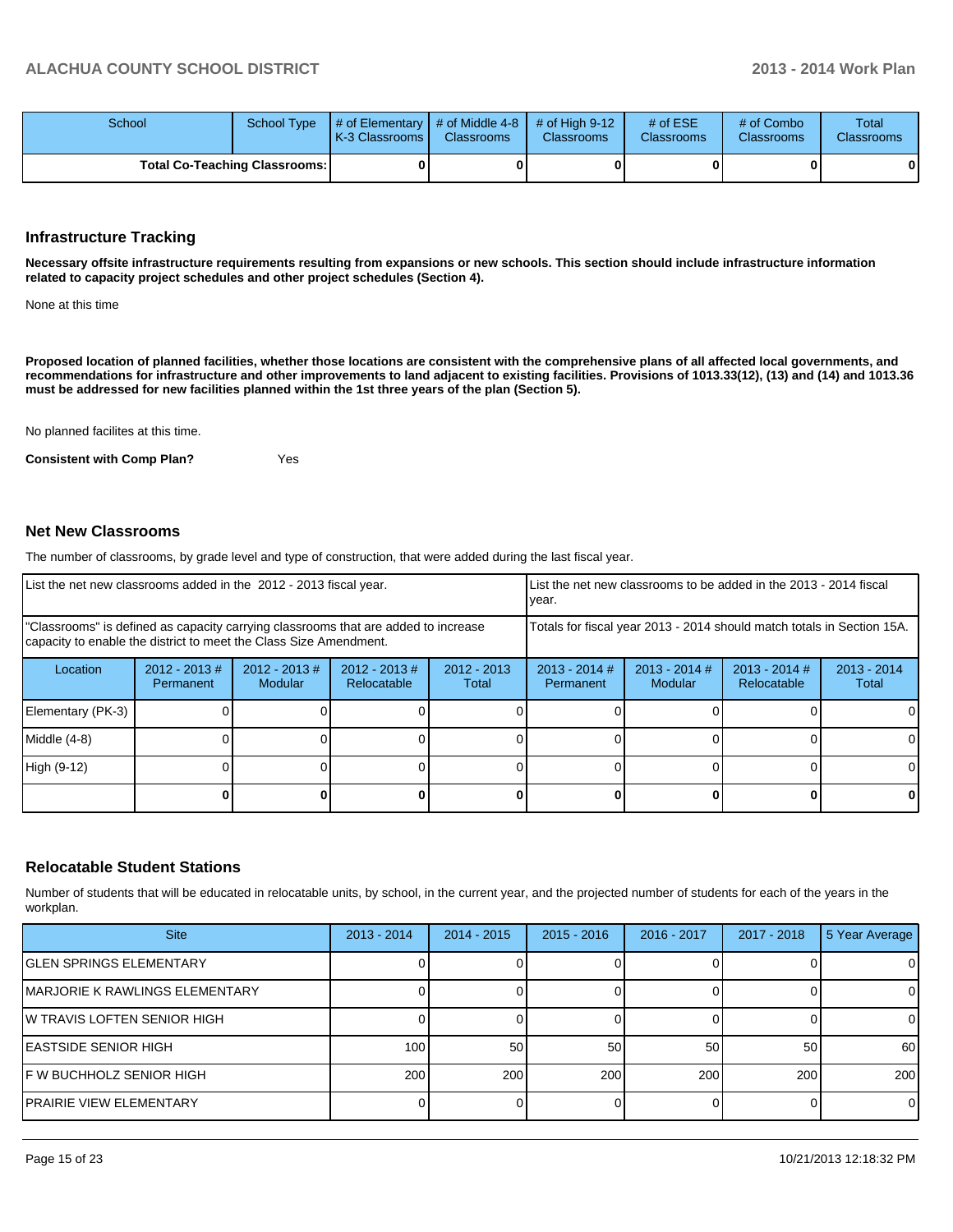| HIGH SPRINGS COMMUNITY SCHOOL         | $\Omega$ | 0           | 0        | $\overline{0}$ | 0        | $\overline{0}$  |
|---------------------------------------|----------|-------------|----------|----------------|----------|-----------------|
| FORT CLARKE MIDDLE                    | 0        | 0           | 0        | $\Omega$       | 0        | $\overline{0}$  |
| HIDDEN OAK ELEMENTARY                 | 0        | 0           | 0        | $\Omega$       | 0        | $\overline{0}$  |
| KIMBALL WILES ELEMENTARY              | 0        | $\mathbf 0$ | 0        | $\Omega$       | 0        | 0               |
| NEWBERRY ELEMENTARY                   | 43       | 43          | 43       | 43             | 43       | 43              |
| <b>C W NORTON ELEMENTARY</b>          | 0        | $\mathbf 0$ | 0        | $\Omega$       | 0        | $\overline{0}$  |
| WILLIAM S TALBOT ELEMENTARY           | 18       | 72          | 72       | 72             | 72       | 61              |
| W W IRBY ELEMENTARY                   | 0        | $\mathbf 0$ | 0        | $\Omega$       | 0        | $\overline{0}$  |
| <b>OAKVIEW MIDDLE</b>                 | 44       | 44          | 44       | 44             | 44       | 44              |
| KANAPAHA MIDDLE                       | 0        | 0           | 0        | $\Omega$       | 0        | $\overline{0}$  |
| <b>LAWTON M CHILES ELEMENTARY</b>     | 0        | 0           | 0        | $\Omega$       | 0        | $\overline{0}$  |
| CHARLES W DUVAL ELEMENTARY            | 0        | $\mathbf 0$ | 0        | $\Omega$       | 0        | $\overline{0}$  |
| J J FINLEY ELEMENTARY                 | 108      | 90          | 90       | 90             | 90       | 94              |
| STEPHEN FOSTER ELEMENTARY             | 18       | 18          | 18       | 18             | 18       | 18              |
| A Q JONES EXCEPTIONAL STUDENTS CENTER | 0        | 0           | 0        | $\Omega$       | 0        | $\overline{0}$  |
| LAKE FOREST ELEMENTARY                | 0        | 0           | 0        | $\Omega$       | 0        | $\overline{0}$  |
| <b>SIDNEY LANIER CENTER</b>           | 0        | 0           | 0        | $\Omega$       | 0        | $\overline{0}$  |
| LITTLEWOOD ELEMENTARY                 | 0        | 0           | 0        | $\Omega$       | 0        | $\overline{0}$  |
| W A METCALFE ELEMENTARY               | 0        | 0           | 0        | $\Omega$       | 0        | $\overline{0}$  |
| JOSEPH WILLIAMS ELEMENTARY            | 0        | 0           | 0        | $\Omega$       | 0        | $\overline{0}$  |
| <b>ABRAHAM LINCOLN MIDDLE</b>         | 0        | 0           | 0        | $\Omega$       | 0        | 0               |
| HOWARD W BISHOP MIDDLE                | 0        | $\mathbf 0$ | 0        | $\Omega$       | $\Omega$ | 0               |
| <b>WESTWOOD MIDDLE</b>                | 15       | 15          | 15       | 15             | 15       | 15              |
| <b>GAINESVILLE SENIOR HIGH</b>        | 0        | 0           | 0        | $\Omega$       | 0        | 0               |
| ALACHUA ELEMENTARY                    | 0        | 0           | 0        | 0              | 0        | 0               |
| <b>ARCHER ELEMENTARY SCHOOL</b>       | $\Omega$ | 0           | 0        | $\Omega$       | 0        | 0               |
| HAWTHORNE MIDDLE / HIGH SCHOOL        | 0        | 0           | 0        | $\Omega$       | 0        | $\overline{0}$  |
| A L MEBANE MIDDLE                     | 0        | 0           | 0        | $\Omega$       | 0        | $\overline{0}$  |
| NEWBERRY SENIOR HIGH                  | 0        | 0           | 0        | $\Omega$       | 0        | $\overline{0}$  |
| SANTA FE SENIOR HIGH                  | 0        | 0           | 0        | $\Omega$       | 0        | $\overline{0}$  |
| CHESTER SHELL ELEMENTARY              | 0        | 0           | 0        | $\Omega$       | 0        | $\overline{0}$  |
| WALDO COMMUNITY SCHOOL                | 0        | 0           | 0        | $\Omega$       | 0        | $\overline{0}$  |
| MYRA TERWILLIGER ELEMENTARY           | 0        | 0           | 0        | $\Omega$       | 0        | $\overline{0}$  |
| <b>IDYLWILD ELEMENTARY</b>            | 0        | 0           | 0        | $\Omega$       | $\Omega$ | $\overline{0}$  |
| <b>HORIZON CENTER</b>                 | 25       | 0           | $\Omega$ | $\Omega$       | 0        | $5\phantom{.0}$ |
| Meadowbrook                           | 0        | 0           | 0        | $\overline{0}$ | 0        | $\overline{0}$  |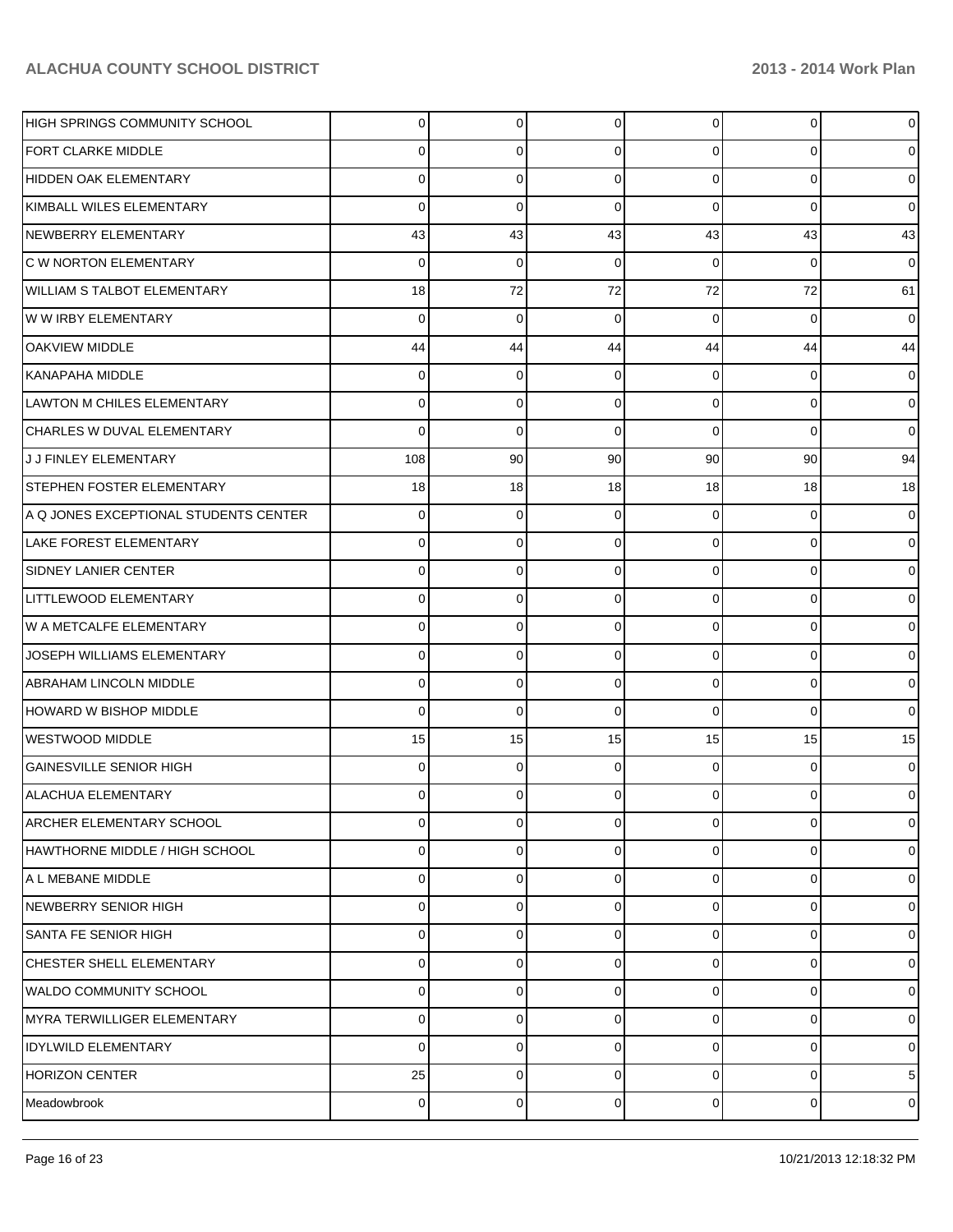| Totals for ALACHUA COUNTY SCHOOL DISTRICT         |        |        |        |        |        |        |
|---------------------------------------------------|--------|--------|--------|--------|--------|--------|
| Total students in relocatables by year.           | 5711   | 532l   | 532 l  | 532    | 532    | 540    |
| Total number of COFTE students projected by year. | 24,076 | 23,779 | 23,654 | 23,608 | 23,767 | 23,777 |
| Percent in relocatables by year.                  | 2%     | 2%     | 2%     | 2%     | 2%     | 2%     |

## **Leased Facilities Tracking**

Exising leased facilities and plans for the acquisition of leased facilities, including the number of classrooms and student stations, as reported in the educational plant survey, that are planned in that location at the end of the five year workplan.

| Location                              | # of Leased<br>Classrooms 2013 -<br>2014 | <b>FISH Student</b><br><b>Stations</b> | Owner       | # of Leased<br>Classrooms 2017 -<br>2018 | <b>FISH Student</b><br><b>Stations</b> |
|---------------------------------------|------------------------------------------|----------------------------------------|-------------|------------------------------------------|----------------------------------------|
| F W BUCHHOLZ SENIOR HIGH              | $\overline{2}$                           |                                        | 50 M-Space  | $\overline{2}$                           | 50                                     |
| <b>HIDDEN OAK ELEMENTARY</b>          | $\Omega$                                 |                                        | 0 M-Space   | $\overline{2}$                           | 23                                     |
| NEWBERRY ELEMENTARY                   | 3                                        |                                        | 43 M-Space  | 3                                        | 43                                     |
| J J FINLEY ELEMENTARY                 | 6                                        |                                        | 108 M-Space | 8                                        | 90                                     |
| CHARLES W DUVAL ELEMENTARY            | $\Omega$                                 | $\Omega$                               |             | $\Omega$                                 | 0                                      |
| <b>STEPHEN FOSTER ELEMENTARY</b>      | $\Omega$                                 | $\Omega$                               |             | $\Omega$                                 | 0                                      |
| A Q JONES EXCEPTIONAL STUDENTS CENTER | $\overline{0}$                           | $\Omega$                               |             | 0                                        | 0                                      |
| LAKE FOREST ELEMENTARY                | $\mathbf 0$                              | 0                                      |             | 0                                        | 0                                      |
| <b>SIDNEY LANIER CENTER</b>           | $\Omega$                                 | 0                                      |             | $\Omega$                                 | 0                                      |
| <b>LITTLEWOOD ELEMENTARY</b>          | $\overline{0}$                           | $\mathbf{0}$                           |             | 0                                        | 0                                      |
| W A METCALFE ELEMENTARY               | $\mathbf 0$                              | 0                                      |             | 0                                        | 0                                      |
| JOSEPH WILLIAMS ELEMENTARY            | $\Omega$                                 | $\mathbf{0}$                           |             | $\Omega$                                 | 0                                      |
| ABRAHAM LINCOLN MIDDLE                | $\Omega$                                 | $\Omega$                               |             | 0                                        | 0                                      |
| <b>HOWARD W BISHOP MIDDLE</b>         | $\Omega$                                 | 0                                      |             | $\Omega$                                 | 0                                      |
| <b>WESTWOOD MIDDLE</b>                | $\mathbf 0$                              | $\Omega$                               |             | 0                                        | 0                                      |
| <b>GAINESVILLE SENIOR HIGH</b>        | $\Omega$                                 | $\mathbf{0}$                           |             | $\Omega$                                 | 0                                      |
| <b>ALACHUA ELEMENTARY</b>             | $\Omega$                                 | $\Omega$                               |             | 0                                        | 0                                      |
| <b>ARCHER ELEMENTARY SCHOOL</b>       | $\mathbf 0$                              | $\Omega$                               |             | $\Omega$                                 | 0                                      |
| HAWTHORNE MIDDLE / HIGH SCHOOL        | $\mathbf 0$                              | $\Omega$                               |             | 0                                        | 0                                      |
| A L MEBANE MIDDLE                     | $\mathbf 0$                              | $\Omega$                               |             | $\Omega$                                 | 0                                      |
| <b>NEWBERRY SENIOR HIGH</b>           | $\overline{0}$                           | $\Omega$                               |             | $\overline{0}$                           | 0                                      |
| SANTA FE SENIOR HIGH                  | $\mathbf 0$                              | 0                                      |             | $\Omega$                                 | 0                                      |
| CHESTER SHELL ELEMENTARY              | $\Omega$                                 | $\Omega$                               |             | $\Omega$                                 | 0                                      |
| <b>WALDO COMMUNITY SCHOOL</b>         | $\Omega$                                 | $\Omega$                               |             | $\Omega$                                 | 0                                      |
| <b>MYRA TERWILLIGER ELEMENTARY</b>    | $\Omega$                                 | $\Omega$                               |             | 0                                        | 0                                      |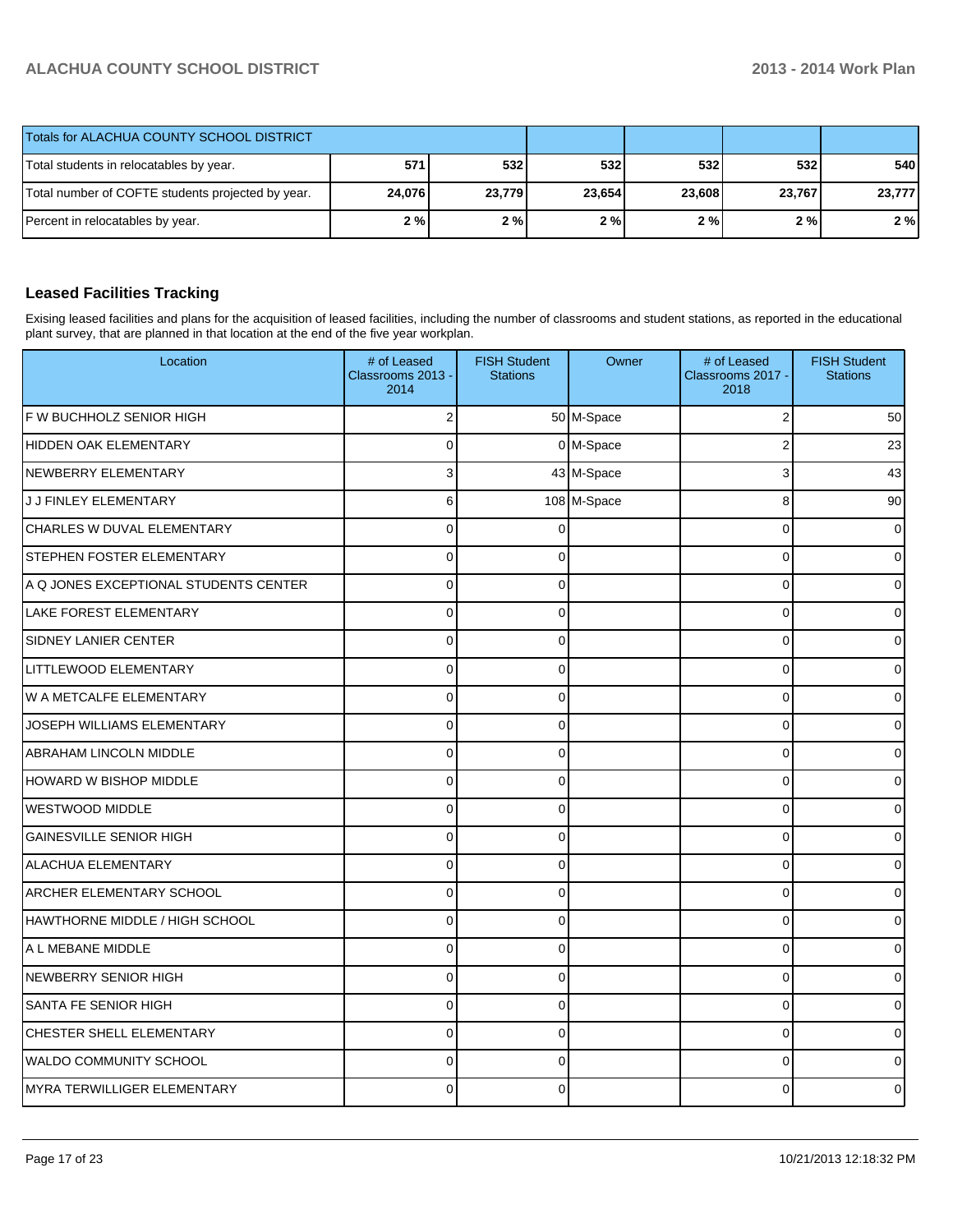| <b>IDYLWILD ELEMENTARY</b>         |          |     |             |          | $\overline{0}$ |
|------------------------------------|----------|-----|-------------|----------|----------------|
| <b>GLEN SPRINGS ELEMENTARY</b>     | $\Omega$ | 0   |             | ŋ        | $\overline{0}$ |
| IMARJORIE K RAWLINGS ELEMENTARY    | 0        | O   |             | 0        | $\overline{0}$ |
| IW TRAVIS LOFTEN SENIOR HIGH       | 0        | 0   |             | 0        | 0              |
| <b>IPRAIRIE VIEW ELEMENTARY</b>    | 0        | 0   |             | 0        | $\overline{0}$ |
| HIGH SPRINGS COMMUNITY SCHOOL      | 0        | 0   |             | 0        | $\overline{0}$ |
| KIMBALL WILES ELEMENTARY           | 0        | 0   |             | $\Omega$ | $\overline{0}$ |
| <b>C W NORTON ELEMENTARY</b>       | $\Omega$ | U   |             | $\Omega$ | $\overline{0}$ |
| <b>WILLIAM S TALBOT ELEMENTARY</b> |          |     | 18 M-Space  |          | 44             |
| W W IRBY ELEMENTARY                | $\Omega$ |     |             | C        | $\overline{0}$ |
| <b>OAKVIEW MIDDLE</b>              | 2        |     | 44 M-Space  | 2        | 44             |
| İKANAPAHA MIDDLE                   | $\Omega$ |     |             | 0        | $\overline{0}$ |
| LAWTON M CHILES ELEMENTARY         | $\Omega$ |     |             | ∩        | $\overline{0}$ |
| HORIZON CENTER                     | 0        | O   |             | ∩        | $\overline{0}$ |
| <b>FORT CLARKE MIDDLE</b>          | 0        | 0   |             | ∩        | $\overline{0}$ |
| <b>IEASTSIDE SENIOR HIGH</b>       |          |     | 100 M-Space |          | 50             |
| <b>I</b> Meadowbrook               | 0        | 0   |             | 0        | $\overline{0}$ |
|                                    | 18       | 363 |             | 21       | 344            |

### **Failed Standard Relocatable Tracking**

Relocatable units currently reported by school, from FISH, and the number of relocatable units identified as 'Failed Standards'.

Nothing reported for this section.

# **Planning**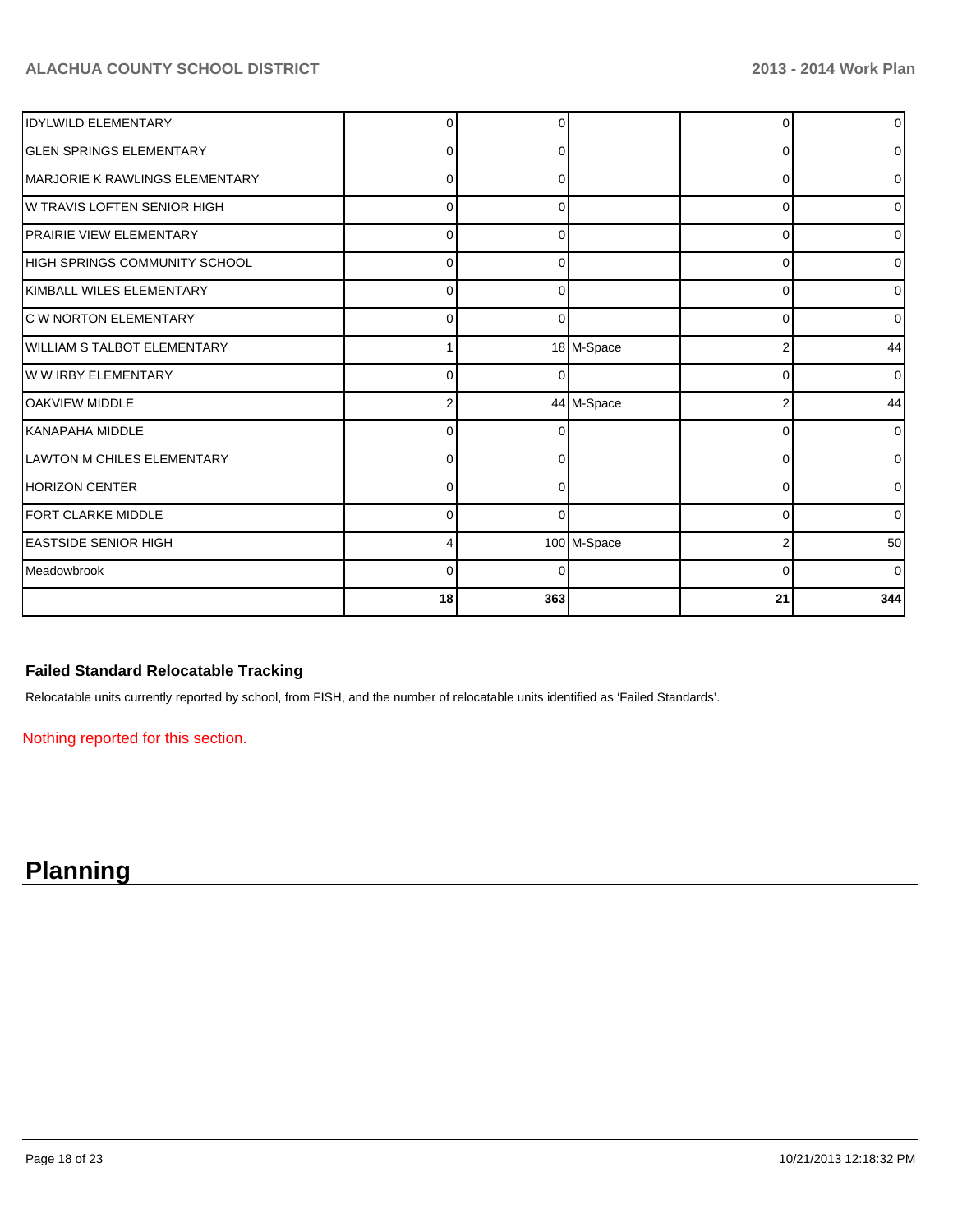#### **Class Size Reduction Planning**

**Plans approved by the school board that reduce the need for permanent student stations such as acceptable school capacity levels, redistricting, busing, year-round schools, charter schools, magnet schools, public-private partnerships, multitrack scheduling, grade level organization, block scheduling, or other alternatives.**

Redistricting - Attendance Zone Policy 5.11 Section (2)(f) - states that "The Board may assign students to alternative schools or programs located in or out of their assigned zone, for health, safety or welfare of the students, other students or staff to relieve crowded schools or avoid school crowding".

Magnet Schools - all grade levels

Block Scheduling - at High Schools

Charter Schools - see "Tracking - Charter Schools"

#### **School Closure Planning**

**Plans for the closure of any school, including plans for disposition of the facility or usage of facility space, and anticipated revenues.**

None at this time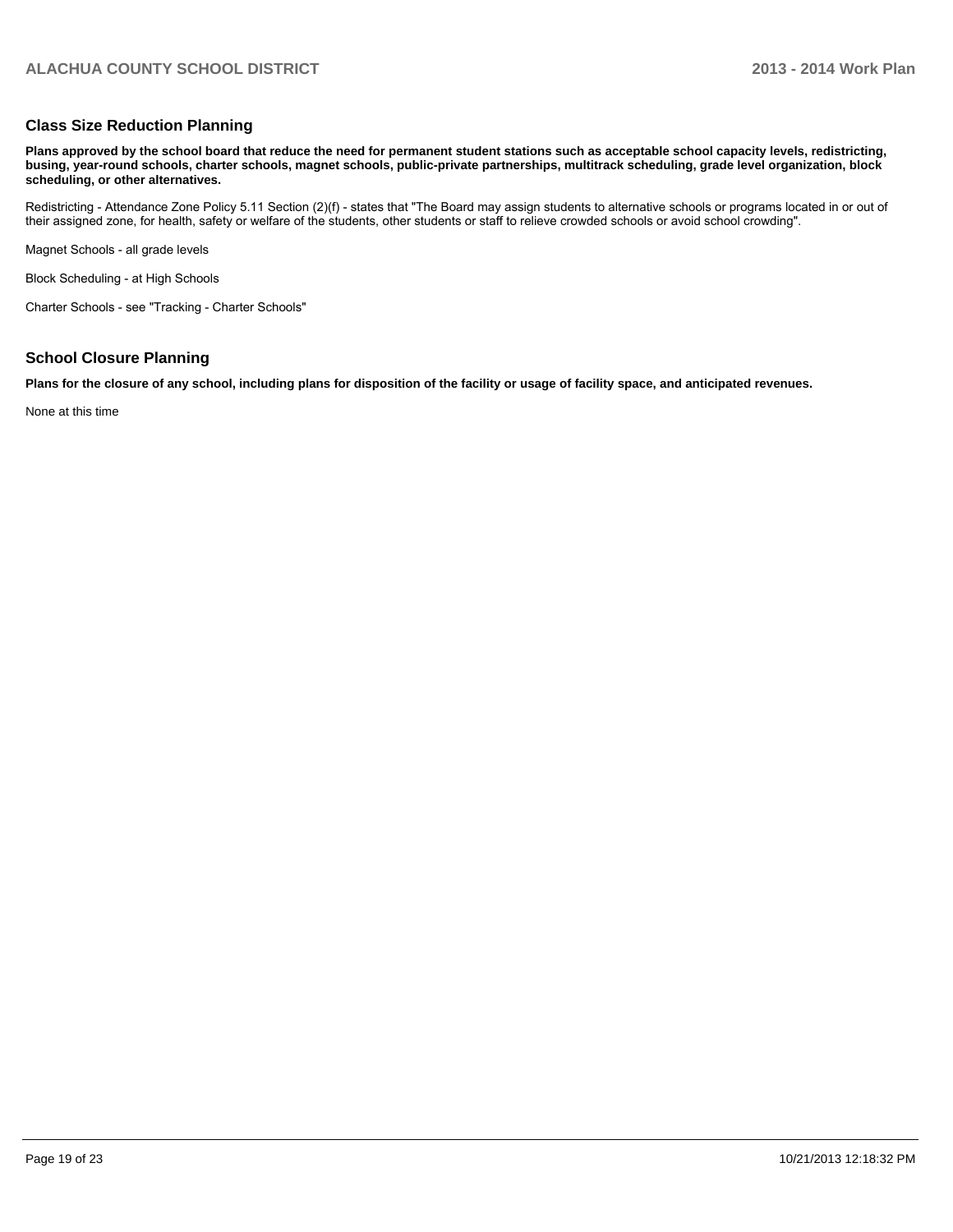Five Year Survey - Ten Year Capacity **10/21/2013** ALACHUA COUNTY SCHOOL DISTRICT

**Schedule of capital outlay projects projected to ensure the availability of satisfactory student stations for the projected student enrollment in K - 12 programs for the future 5 years beyond the 5-year district facilities work program.**

No items meet the criteria.

Five Year Survey - Ten Year Infrastructure **10/21/2013** ALACHUA COUNTY SCHOOL DISTRICT

**Proposed Location of Planned New, Remodeled, or New Additions to Facilities in 6 thru 10 out years (Section 28).**

Not Specified

**Plans for closure of any school, including plans for disposition of the facility or usage of facility space, and anticipated revenues in the 6 thru 10 out years (Section 29).**

Not Specified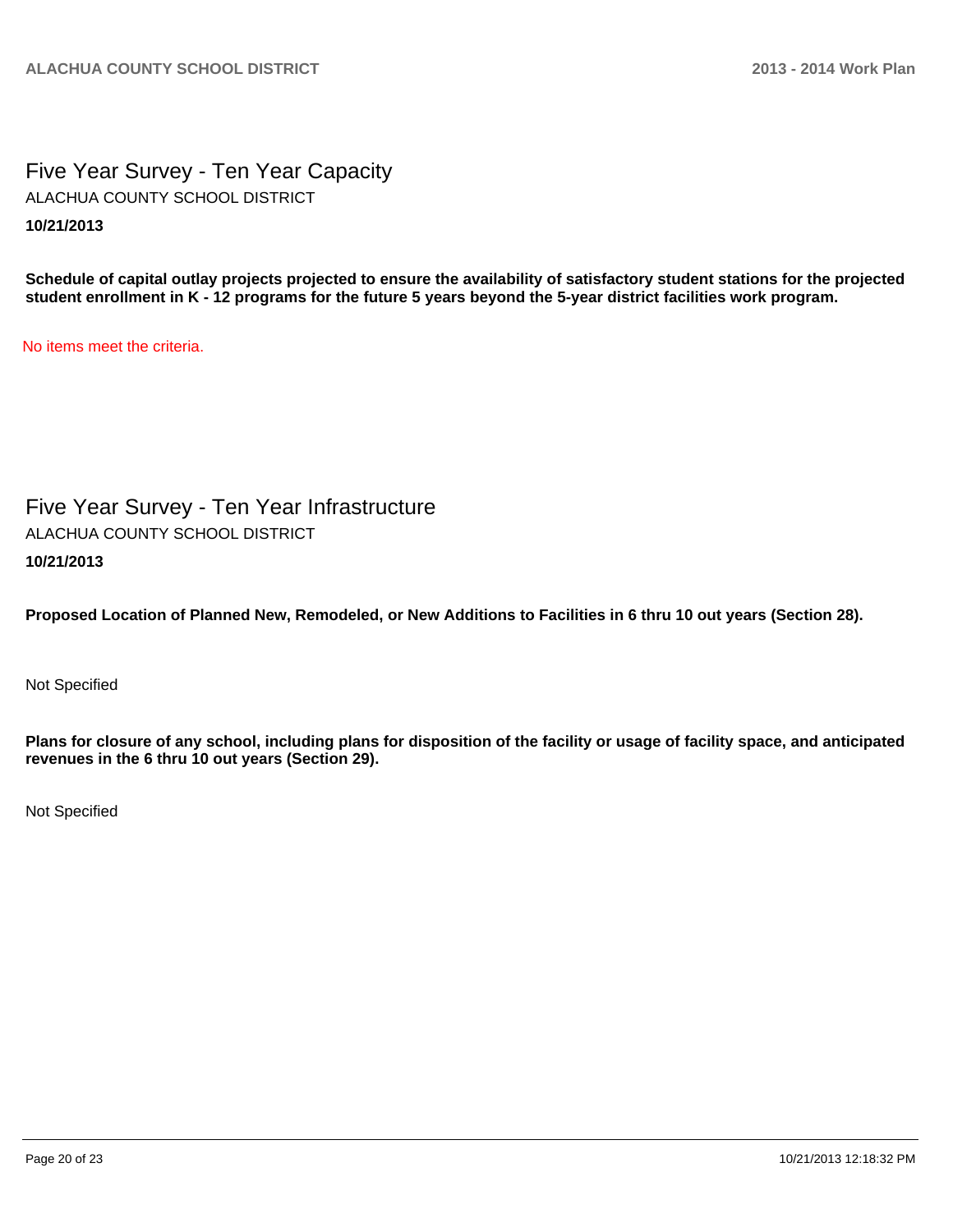# Five Year Survey - Ten Year Maintenance **10/21/2013** ALACHUA COUNTY SCHOOL DISTRICT

**District projects and locations regarding the projected need for major renovation, repair, and maintenance projects within the district in years 6 - 10 beyond the projects plans detailed in the five years covered by the work plan.**

No items match the criteria.

# Five Year Survey - Ten Year Utilization

ALACHUA COUNTY SCHOOL DISTRICT

**10/21/2013**

**Schedule of planned capital outlay projects identifying the standard grade groupings, capacities, and planned utilization rates of future educational facilities of the district for both permanent and relocatable facilities.**

| <b>Grade Level</b><br>Projections | <b>FISH Student</b><br><b>Stations</b> | <b>Actual FISH</b><br>Capacity | Actual<br><b>COFTE</b> | Actual<br><b>Utilization</b> | Actual new<br><b>Student</b><br>Capacity to be<br>added/remove | Projected<br><b>COFTE</b> | Projected<br><b>Utilization</b> |
|-----------------------------------|----------------------------------------|--------------------------------|------------------------|------------------------------|----------------------------------------------------------------|---------------------------|---------------------------------|
| Elementary -<br>District Totals   | 12,838                                 | 12,838                         | 11,033.39              | 85.94 %                      |                                                                | 13,395                    | 104.34 %                        |
| Middle - District<br>Totals       | 10,065                                 | 9,055                          | 6,492.64               | 71.70 %                      |                                                                | 5,529                     | 61.06%                          |
| High - District<br>Totals         | 9,949                                  | 9,224                          | 7,178.23               | 77.82 %                      |                                                                | 7,353                     | 79.72%                          |
| Other - ESE, etc                  | 2,262                                  | 884                            | 274.67                 | 31.07 %                      |                                                                | 297                       | 33.60 %                         |
|                                   | 35,114                                 | 32,001                         | 24,978.93              | 78.06 %                      |                                                                | 26,574                    | 83.04 %                         |

**Combination schools are included with the middle schools for student stations, capacity, COFTE and utilization purposes because these facilities all have a 90% utilization factor. Use this space to explain or define the grade groupings for combination schools.**

No comments to report.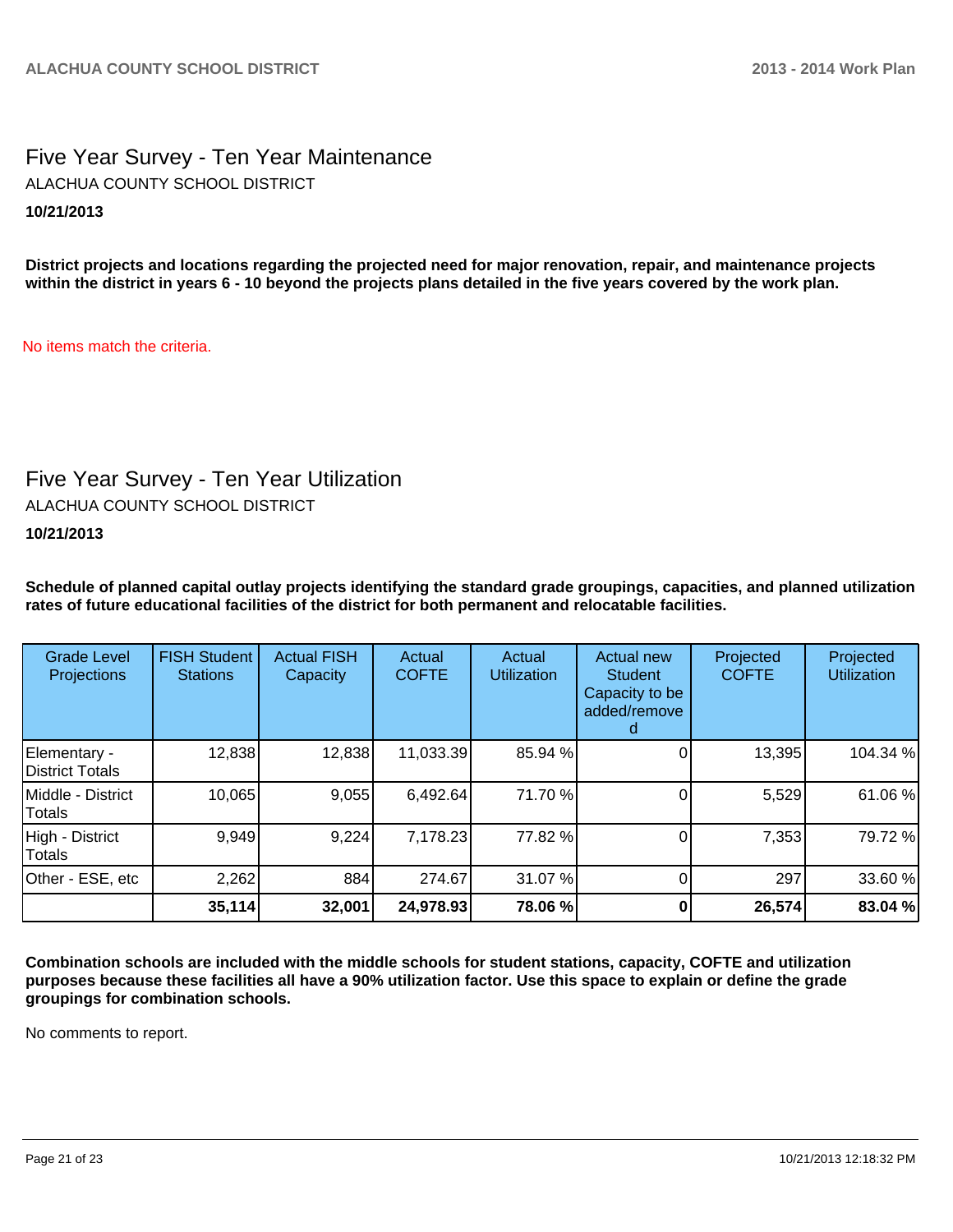# Five Year Survey - Twenty Year Capacity **10/21/2013** ALACHUA COUNTY SCHOOL DISTRICT

**Schedule of capital outlay projects projected to ensure the availability of satisfactory student stations for the projected student enrollment in K - 12 programs for the future 11 - 20 years beyond the 5-year district facilities work program.**

No items match the criteria.

# Five Year Survey - Twenty Year Infrastructure

ALACHUA COUNTY SCHOOL DISTRICT

**10/21/2013**

**Proposed Location of Planned New, Remodeled, or New Additions to Facilities in the 11 through 20 out years (Section 28).**

Not Specified

**Plans for closure of any school, including plans for disposition of the facility or usage of facility space, and anticipated revenues in the 11 through 20 out years (Section 29).**

Not Specified